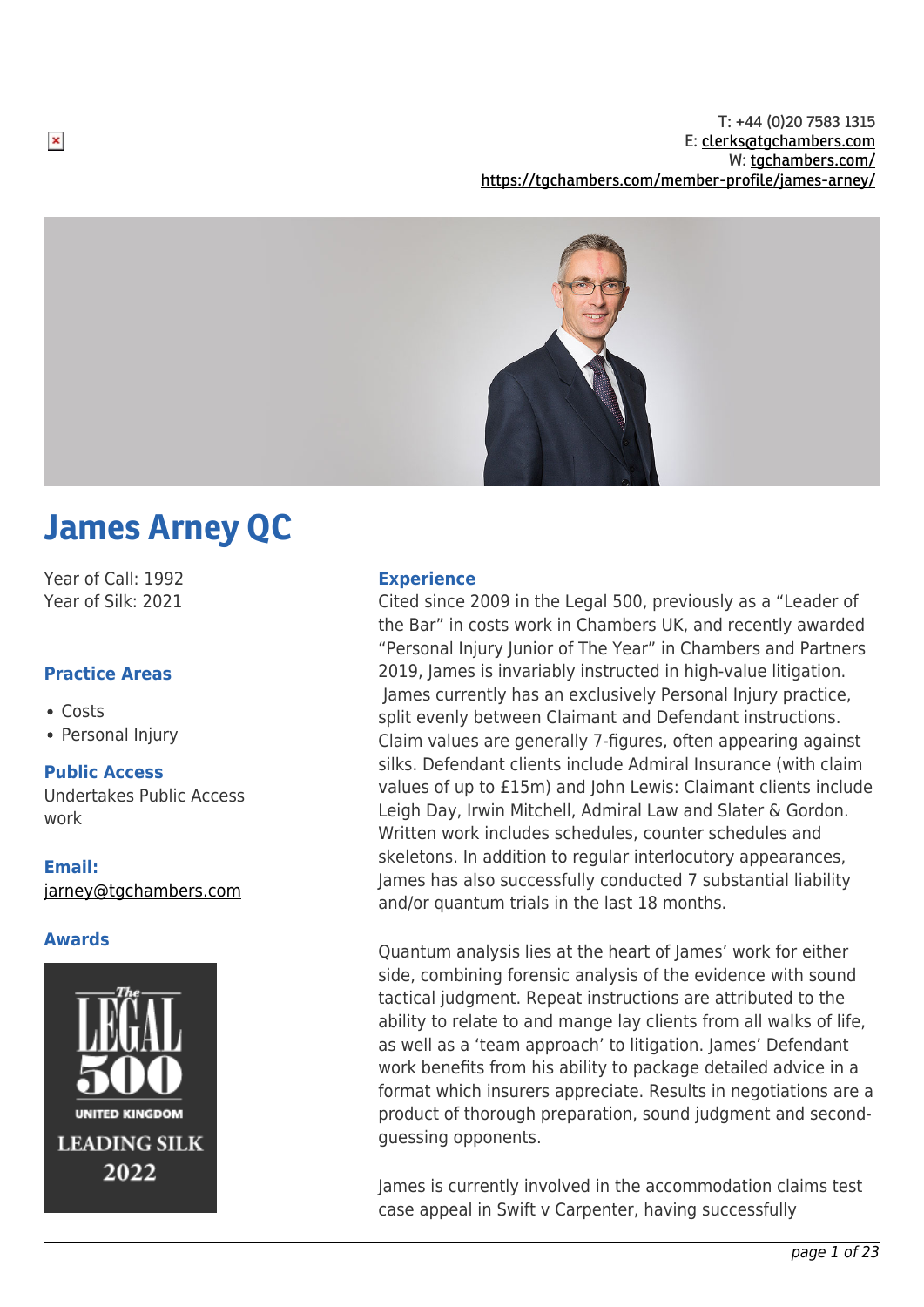

conducted the quantum trial at first instance in 2018 resulting in an award of  $\sim$ £4.1m for the amputation injury.

In 2019 he was also successful:

- In Mohmed v Barnes: defending a claim against a driver who ran over the claimant to escape attack; and
- In Gale v Esure: establishing that a claimant had sustained a traumatic brain injury.

# **Directories**

Dual expert in personal injury and costs litigation with a hefty caseload relating to serious injuries, fatal accidents, and amputation cases. He acts for both claimants and defendants and has notable experience in RTA cases. The pragmatic advice that he is able to provide in relation to quantum is much appreciated by sources.

# **Strengths**:

Awarded 'Personal Injury Junior of The Year' Chambers & Partners 2019

"Brilliant in joint settlement meetings and very strong tactically." "A delightful opponent who is very good on costs." Chambers & Partners (personal injury) 2018

"A formidable advocate, who combines tenacity with charm." Legal 500 (personal injury) 2017

"…He has very impressive tactical nous and ability." Band 2 Legal 500 (personal injury) 2015

Cited as 'Leader at the Bar' in the field of costs Chambers & Partners 2011 and 2012

'…careful and convincing advocate' Chambers and Partners (costs) 2012

'…a classic pair of safe hands' Legal 500 (personal injury) 2011

'….a very good up-and-coming barrister in this field" Legal 500 (costs) 2011

'…praised for his sensible and tactical advice and confident advocacy' Legal 500 (costs) 2009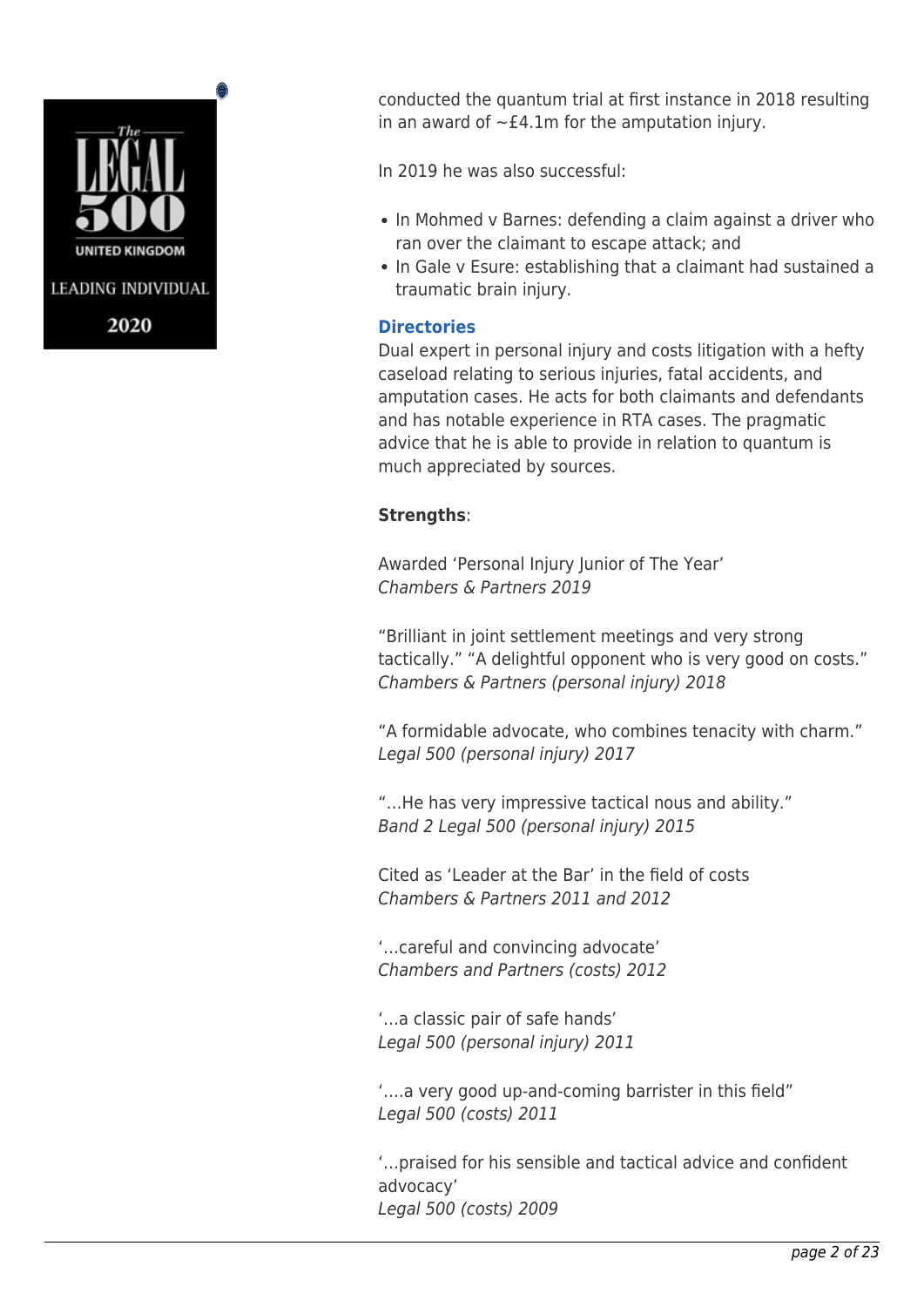'…good in this area, and on costs' Legal 500 (personal injury) 2009

**Education** LLB (2:1) Bristol University

# **Memberships**

Personal Injury Bar Association Bar Golfing Society

# **Cases**

# **B v R**

Resolved at Mediation in January 2022

#### Barristers involved: Lionel Stride James Arney QC

Lionel Stride (instructed by Rebecca Smith at Stewarts and closely assisted by James Arney QC in preparation for the mediation) represented the passenger (a qualified pilot) in a High Court claim arising out of a light aircraft accident, allegedly caused by the negligence of the pilot in command. The pilot undertook an orbit rather than a go-around at too low an altitude and speed, causing the aircraft to stall and crash. The Claimant, a successful businessman, suffered a spinal cord injury and is now a paraplegic. His claim included lifelong care, accommodation, a range of mobility scooters and wheelchairs, together with walking aids, and a significant claim for loss of profit and the capital value of his business (which he had to sell at an undervalue as part of a management buyout due to the need to take early retirement).

The Defendant's insurers denied liability, contending that the manoeuvre was not negligent and the pilot acted reasonably to avoid conflict with another aircraft; that the Claimant was equally culpable because he was effectively operating as a co-pilot or functioning member of the crew, assisting the pilot with any observations; and/or that he had consented to the risk of injury and/or the manoeuvre performed. Quantum was also fiercely disputed, despite the severity of the injury, with focused challenge to the claim for loss of profit and capital value. The claim settled at circa £4 million (i.e., at or close to the indemnity limit on the insurance policy), the Claimant electing not to pursue the pilot for any additional sum.

# **Accommodation Claims: Swift v Carpenter: Court of Appeal decision**

09.10.2020

Barristers involved: James Arney QC

James Arney appeared as sole counsel in the quantum trial in 2018, and was led on this appeal by Derek Sweeting QC, instructed by Grant Incles of Leigh Day & Co.

This case involved re-consideration of the mechanism for assessing the loss to a claimant of having to fund the purchase of special alternative accommodation. The previous mechanism, derived from the decision in Roberts v Johnstone [1989] QB 878, was challenged as being "unfit for purpose", both by reason of the current negative discount rate which produced a nil valuation in all cases, and more generally.

In this long-awaited landmark decision, the Court of Appeal has held that Roberts v Johnstone does not give full and fair compensation and should be replaced. Instead a new mechanism has been created, based upon calculating the "market value" of the notional reversionary interest (using a +5% investment rate), which is to be deducted from the full capital value of the increased cost of the special accommodation.

This decision impacts on the vast majority of high value personal injury claims, significantly increasing the awards that claimants will achieve.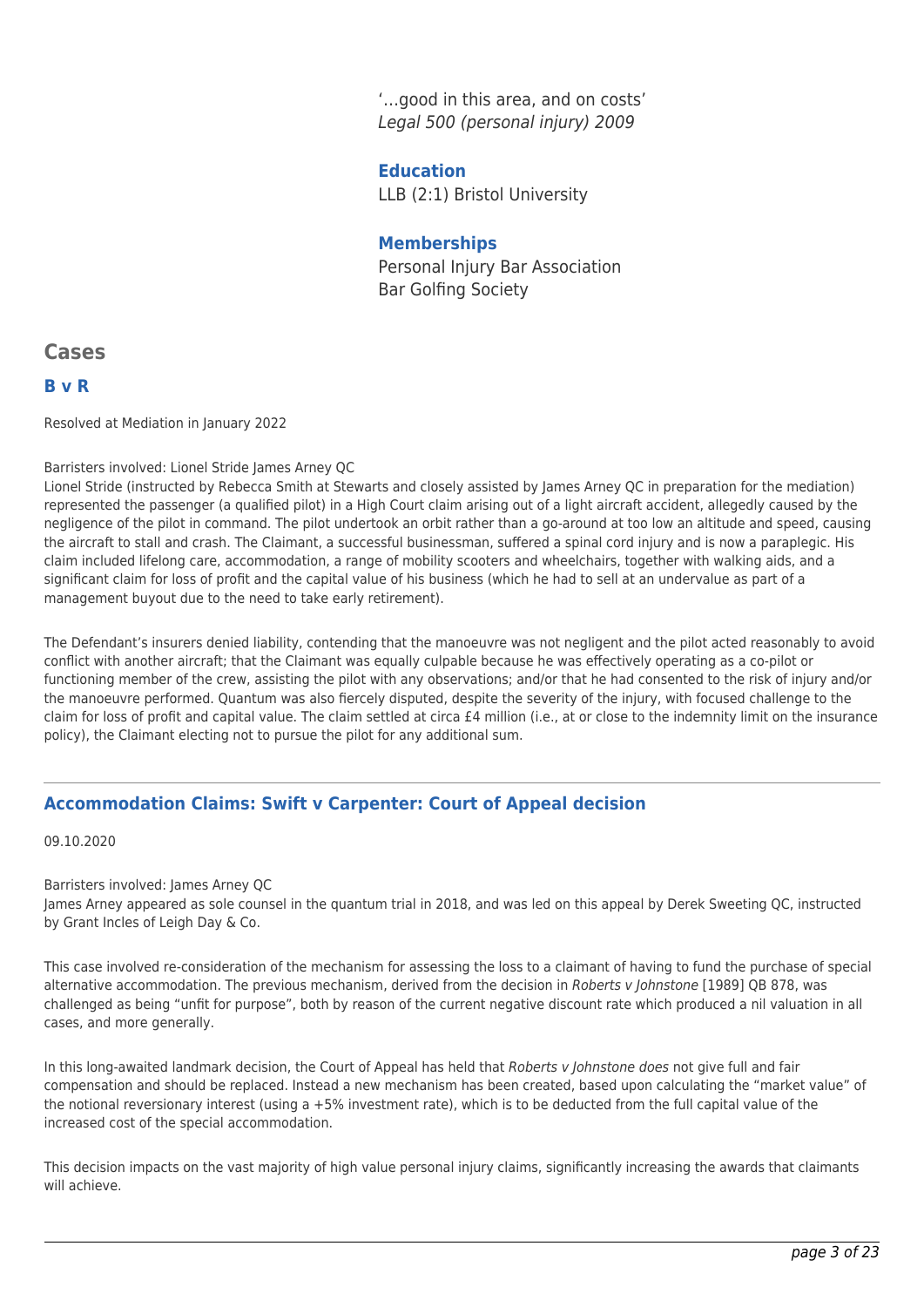# **Gale v ESURE**

08.07.2020

#### Barristers involved: James Arney QC

James Arney, instructed by Christopher Kardahji of Irwin Mitchell, acted for the Claimant in a 4-day quantum hearing. The Claimant sustained a serious ankle injury and had been affected psychologically as a result of her accident. The Claimant and the Defendant were £460,000 apart in their assessment of damages. HHJ Hedley held that the Claimant had suffered a mild traumatic brain injury. The Defendant's psychiatrist, Dr Holden, was heavily criticised. HHJ also awarded long term commercial assistance for care of the Claimant's animals.

Following the accident, the Claimant struggled with the daily care of her horses, as well as heavier domestic tasks. Hedley J. held that given that the object of compensatory damage is to put the Claimant into a position she would have been in but for the accident, she should be enabled to continue to pursue her major life hobby and interest. It would be unreasonable to expect the Claimant to give up her horses.

Judgement was awarded for the Claimant in the sum of £480,731.72, beating the Claimant's own Part 36 offer. The Defendant incurred Part 36 penalties in respect of damages, interest and costs.

The final amount awarded was £536,628.10.

# **Scott v Reed and Wiltshire Council**

01.11.2019

#### Barristers involved: James Arney QC

James Arney, on instructions from Adrian Cottam of DAC Beachcroft for Admiral Insurance, acted on behalf of the 1st Defendant, in a head-on collision liability trial. The case was heard by Gavin Mansfield QC in the High Court over 6-days. Dispute centred on which side of the road the accident occurred. No issue of contributory fault arose: the claim was all or nothing. Judgment held that the Claimant had crossed into the 1st Defendant's lane, dismissing the claim.

Conditions were poor at the time of the accident, giving rise to the claim against the 2nd Defendant, Wiltshire Council, for allegedly inadequate drainage systems in breach of s.41 Highways Act 1980.

Mansfield J. held on the balance of probabilities and on the evidence presented to the Court, the point of impact was on the 1st Defendant's side of the road. Whilst the 1st Defendant had overtaken a Transit van at speed on a bend, fishtailing in the wet conditions, he returned to his lane prior to the impact with the Claimant. Given that finding, the Claimant must have crossed at speed from his own carriageway into the path of the 1st Defendant's BMW.

Mr Scott's claim against Mr Reed failed and was dismissed, with judgment to the 1st Defendant on his counterclaim and costs.

The Claimant's claim against the Council also failed.

#### **Luxton v Raja [2019] EWHC 644 (QB)** 19.03.2019

#### Barristers involved: James Arney QC

James Arney, instructed by Adrian Cottam of DAC Beachcroft, acted for the Defendant in a 2-day liability trial against Stephen Killalea QC. The case was heard by Rowena Collins Rice J in the High Court. The Defendant was travelling at 42-45mph along a 30mph town street on approach to a zebra crossing next to Byron Primary School at 3.50pm. The Claimant turned across the Defendant's path, resulting in her car being 'T-boned' by the Defendant's approaching car. Liability was apportioned 50/50.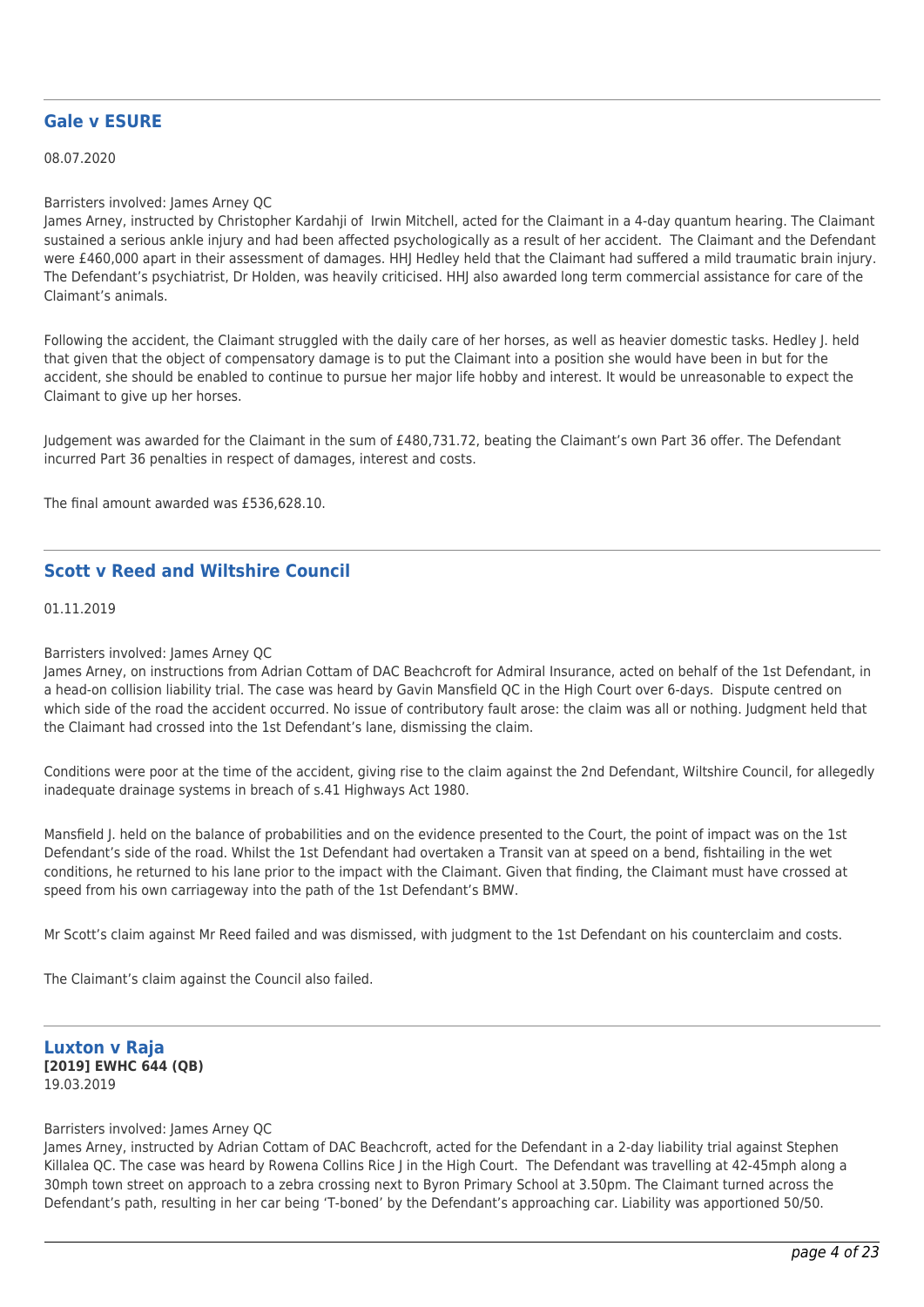Collins Rice J. was clear that there must be a measure of responsibility on both drivers for this accident regarding 'causative potency' and 'blameworthiness' of each driver's conduct.

It was held not to be unreasonable to travel at the 30mph limit rather than at a lower speed. Whilst the Defendant's driving was excessive, the nature and level of the speeding made it misjudged rather than reckless and flagrant. The Claimant instead of waiting, pulled out, across the Defendant's right of way, in circumstances where he could not avoid hitting her. Each created a considerable hazard for the other. It was the combination of the Defendant's unsafe speed and the Claimant's unsafe timing which set in motion an accident neither of them could then avoid.

The Defendant recovered the cost of the liability trial, having previously made an effective Part 36 offer at the 50/50 level awarded.

#### **Mohmed v Barnes and EUI Limited [2019] EWHC 87 (QB)** 21.01.2019

Barristers involved: James Arney QC

James Arney, instructed by Horwich Farrelly, acted for the Defendants in a 3-day trial relating to liability only, against Richard Norton. The Defendant collided with the Claimant pedestrian in the car park of McDonald's, causing him serious injuries

The Defendant was one of a mixed group of young adults who attended McDonald's in two cars. An altercation ensued between the Defendant's group and a large group of young Asian males. The Defendant's group returned to their respective vehicles, followed outside by a number of those males. The Asian males, joined by the Claimant's friend from a nearby parked car, surrounded the Defendant's vehicle, shouting and attempting the remove the Defendant and his passengers from the vehicle.

The Claimant had exited his vehicle allegedly to calm down his friend and was by now positioned in front of the Defendant's car. Fearing for his safety and that of his female passengers, hoping and expecting that the Claimant would move out the way, the Defendant floored his accelerator to escape the attacking group.

Mr Justice Turner held that the Defendant was in genuine fear for his safety and that of his two female passengers. These were not circumstances in which the reasonable man could be expected to weight to a nicety the relative risks involved in choosing between the options open to him. The fact that he accelerated away at speed was reasonable and understandable in these particular circumstances. The Defendant acted in a way which did not fall below the standard of a reasonable driver placed in the threatening and rapidly developing situation in which he found himself.

James Arney also successfully resisted the Claimant's attempt, late in the trial, to exclude hearsay evidence of onlookers who had witnessed the episode. Turner J ruled that having agreed to their inclusion in the trial bundle, the Claimant was unable to prevent reference to these documents.

#### **Swift v Carpenter [2018] EWHC 2060 (QB** 06.07.2018

Barristers involved: James Arney QC

James Arney, instructed by Grant Incles from Leigh Day, appeared on behalf of a 43-year-old Claimant who suffered a below the knee amputation as an RTA passenger. Damages were secured for £4.1 million at the quantum only trial. William Audland QC appeared on behalf of the Defendant.

James Arney, instructed by Grant Incles from Leigh Day, appeared on behalf of a 43-year-old Claimant who suffered a below the knee amputation as an RTA passenger. Damages were secured for £4.1 million at the quantum only trial. William Audland QC appeared on behalf of the Defendant.

The Claimant recovered damages for 5 different prosthetic limbs: a primary microprocessor limb, an alternate everyday limb with cosmesis, a water activity limb with cosmesis, a running blade and ski limb.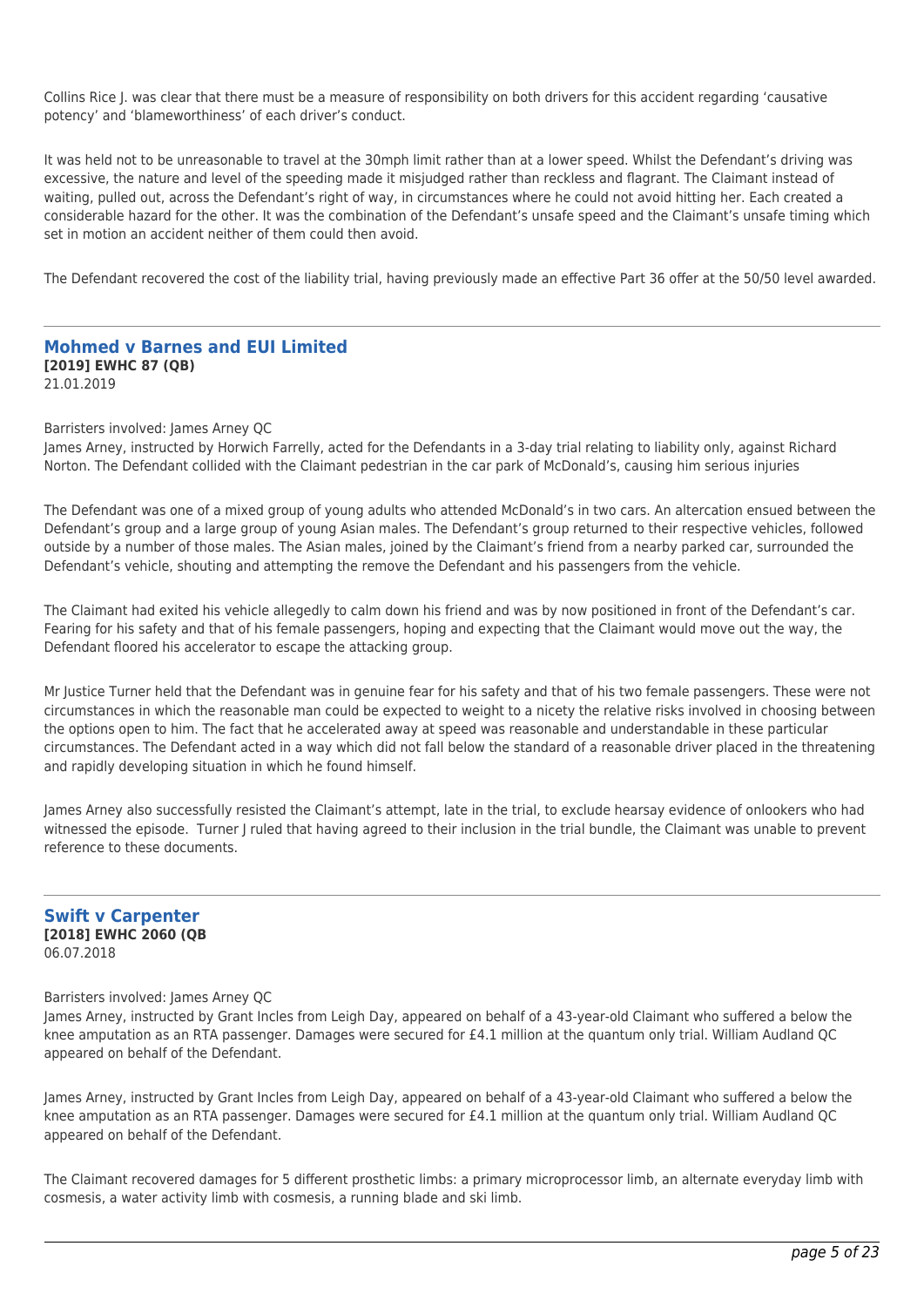The Claimant was awarded sports massage therapy (claimed at £72,626) for life, in addition to physiotherapy and other treatments.

She was also awarded the cost of flight upgrades for herself and her family (based on one long haul and two short haul flights per year), the court accepting that the Claimant would in her uninjured state have travelled with her husband and children and it is reasonable to permit her to do the same post-accident. Flight upgrades for the children were awarded until they reached 18, including those for a child not yet conceived (£243,877 awarded).

The case has proceeded on appeal as the test case against the Roberts v Johnstone formula for quantifying loss relating to the purchase of special accommodation, the court at first instance having found that she needed an additional £900,000 to purchase a suitable property. The trial judge felt compelled to award no loss under this head due to the negative discount rate.

Led by Derek Sweeting QC of 7 Bedford Row, James Arney continued to represent the Claimant at the appeal hearing heard in late June 2020 by the Court of Appeal consisting of Lord Justice Irwin, Lord Justice Underhill and Lady Justice Davies. Judgement is currently awaited.

# **Hicks v Personal Representatives of Ionel Rostas (Deceased) & Motor Insurance Bureau (2017)**

**QBD (Judge Reddihough) 17/03/2017 Lawtel 21/3/17** 17.03.2017

#### Barristers involved: James Arney QC

Acting on behalf of the Defendant insurers, James Arney successfully argued that notwithstanding delays in disclosing other surveillance footage until 2 months before a trial window, it was in the interest of justice to allow the Defendant to rely on footage disclosed 8 months previously, suggesting that the Claimant was significantly more capable than he had reported. The trial window, scheduled for just 5 weeks after the application was heard, was vacated in order to do justice in the case, and avoid potential overcompensation. The penalty for late disclosure was that only the claimant could rely on the later footage, as well as in costs.

# **Gilbert v Jagodic**

07.03.2017

Barristers involved: James Arney QC

Instructed by Irwin Mitchell, James Arney secured a £650,000 settlement on behalf of a 55 year-old care worker who sustained severe leg and ankle injuries in an RTA. The claim was originally pleaded at about £737,000, but increased to just over £900,000 following the discount rate change to -0.75%. Settlement negotiations proceeded expressly on the basis that the new discount rate be used without adjustment.

# **Knauer v The Ministry of Justice**

13.12.2016

Barristers involved: James Arney QC

A costs dispute arose following the conclusion of Knauer v The Ministry of Justice, the long-awaited case which provided the Supreme Court with an opportunity to correct Cookson v Knowles as to multipliers in fatal accident claims. Contested costs matters included the appellant's entitlement to recover success fees at 100% notwithstanding the agreement between the parties that no trial costs would be recoverable, as well as a number of line by line issues. Instructed by Charles Lucas & Marshall, James Arney negotiated a satisfactory settlement on behalf of the appellant, consistent with the 100% uplift being recovered.

# **Rutter v Nichols**

May 2015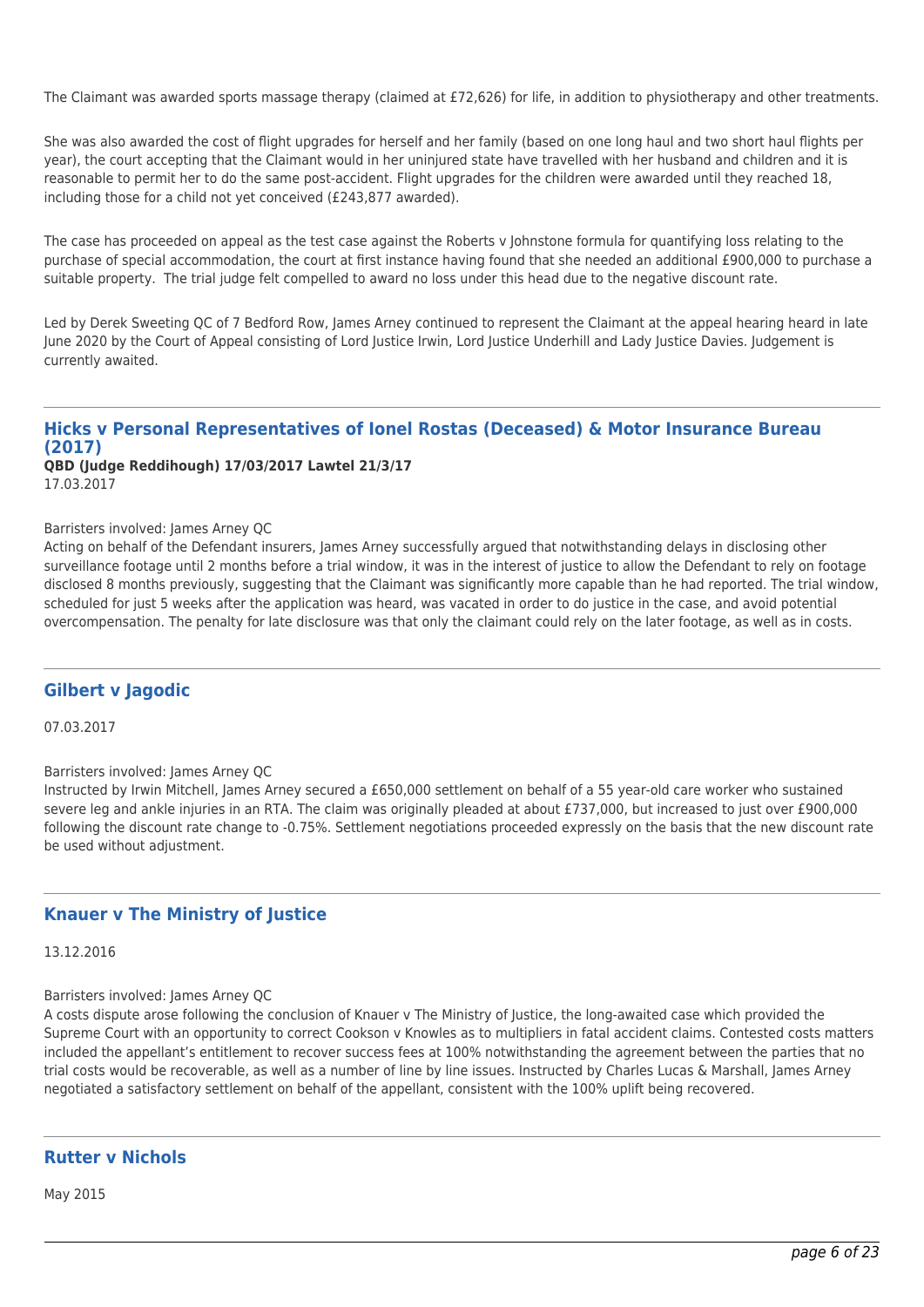Barristers involved: James Arney QC

£800,000 settlement for a claimant who sustained multiple injuries when she, her friend and her sister were run down by a motorist.

**James v Ireland [2015] EWHC 1259 (QB)** 06.05.2015

Barristers involved: James Arney QC

Successful costs appeal, establishing that a trial had not "commenced" for the purpose of triggering a 100% fixed uplift, despite the parties, their witnesses and advocates attending for 1.5 days on the date fixed for trial. Successive adjournment applications were found to have been merely procedural, and did not constitute a trial.

#### **Garner v Lee**

November 2014

Barristers involved: James Arney QC

Defending a brain injury case pleaded at over £3m – settlement at just over £1.1m. This case also involved a contested cost budgeting dispute as to whether provision for representation by a silk ought to be made within the budget.

# **Dr. Deer v Oxford Uni & Anr**

October 2014

Barristers involved: James Arney QC Contested costs proceedings concerning misconduct allegations

# **Elmy v N. E. Demolition**

June 2014

Barristers involved: James Arney QC Defending catastrophic claim – settlement in the region of £3m including PPO

# **Purton v Aviva & Anr**

June 2014

Barristers involved: James Arney QC

£750,000 settlement secured shortly before trial for an ankle injury sustained by a high level chef. He had returned to work since the accident, including a role in which he was earning more than he had pre-accident. The award reflected his damaged career prospects, supported by expert employment evidence and in accordance with Ogden 7 principles.

#### **Dau Chi Chong v Funafloat Ltd t/a College Cruisers, British Waterways Board [2013] EWCA Civ 212, 2013 WL 128677** 31/01/2013

Barristers involved: James Arney QC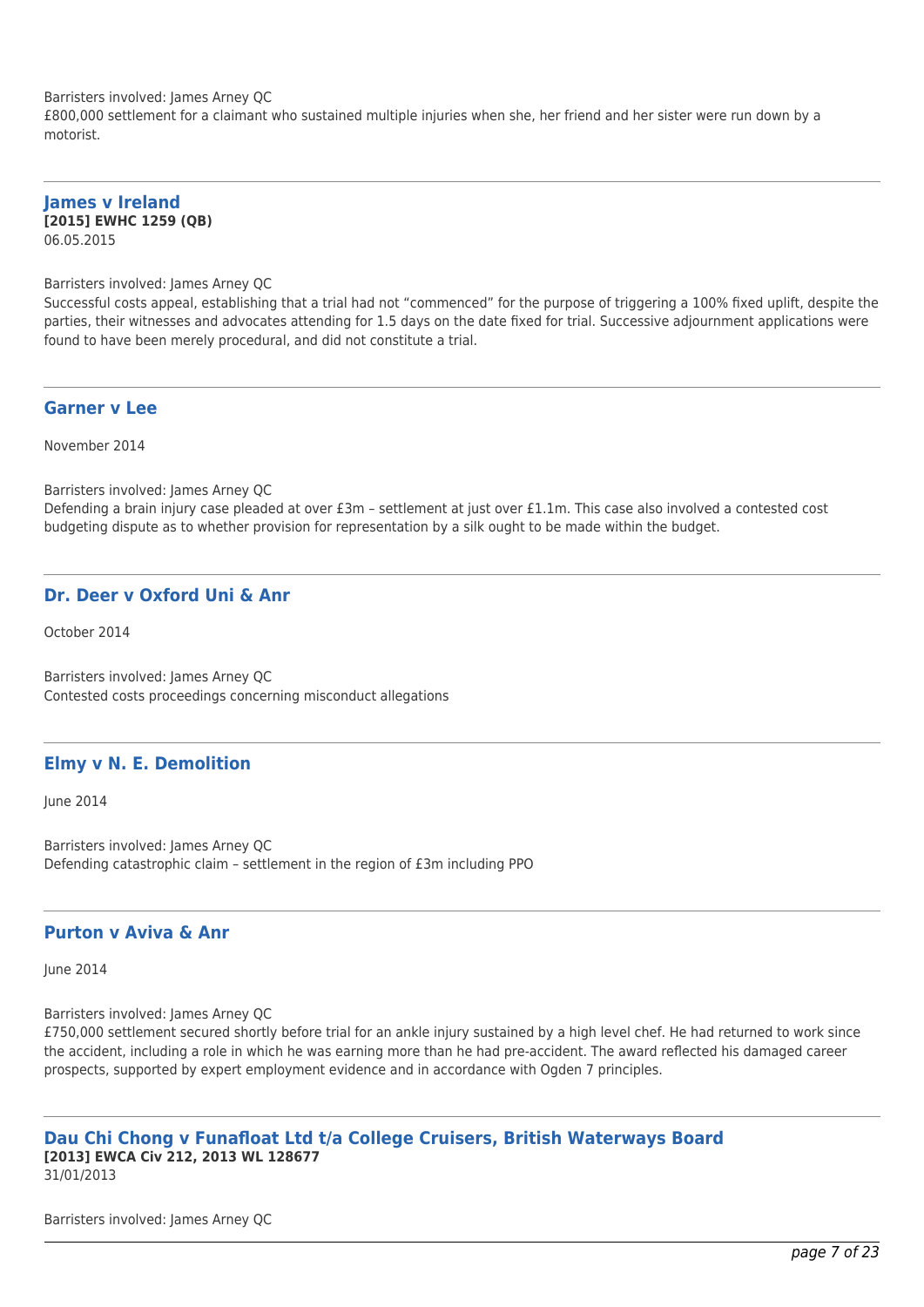After successfully defeating a £5m personal injury claim whilst acting alongside Andrew Prynne QC on behalf of the British Waterways Board, James Arney appeared in the Court of Appeal on related costs matters. Reversing the trial judge's exercise of discretion, the Court of Appeal reinforced the general rule that costs should follow the event. Accordingly as between the defendants the defendant/Part 20 claimant must pay only the costs in the Part 20 claim, leaving both defendants to look directly to the (partly impecunious) claimant to meet the costs of the main action.

#### **Raggett v The Society of Jesus Trust 1929 for Roman Catholic Purposes [2012] EWHC 3132 (QB)** 09/11/2012

#### Barristers involved: James Arney QC

14-day High Court trial on behalf of a former partner of a city solicitors firm who was sexually abused as a child at school. James' role focussed on presenting the £4.5m quantum claim in the event that the claimant had been able to establish a causative link between the abuse and his subsequent professional failings as an adult. Ultimately that claim failed for reasons of medical causation, thereby restricting the value of the claim to more modest proportions commensurate with the injury suffered and treatment thereof. This claim is of significance in emphasising the difficulty in establishing a causative link between childhood abuse and subsequent personality traits.

# **Dau Chi Chong v Funafloat Ltd t/a College Cruisers, British Waterways Board Lawtel 26/4/12**

26/04/2012

Barristers involved: James Arney QC Andrew Prynne QC

James Arney appeared in the Queen's Bench Division District Registry, Coventry, led by Andrew Prynne QC and successfully defeated a claim pleaded at over £5m for brain injuries sustained while on a canal boat holiday.

# **Publications**

#### **TGC Clinical Negligence Newsletter – Second Issue** 16/11/2021

Authors: Lionel Stride Marcus Grant Ellen Robertson James Arney QC James Laughland Robert Riddell Nicholas Dobbs Rochelle Powell Anthony Johnson James Yapp Please see link below to the latest edition of the TGC Clinical Negligence Newsletter.

You can view the publication on our website [http://tgchambers.com](https://tgchambers.com/wp-content/uploads/2021/11/TGC073_Clin_Neg_Newsletter_Issue2_v3.pdf)

#### **TGC Clinical Negligence newsletter**

22/03/2021

Authors: Simon Browne QC James Arney QC James Laughland Lionel Stride Anthony Johnson Helen Nugent Richard Boyle James Yapp Olivia Rosenstrom

Welcome to the inaugural edition of the TGC Clinical Negligence newsletter, a twice-yearly publication containing articles on recent key legal developments in this field, as well as a selection of recent noteworthy cases in which Members of Chambers have been involved.

You can view the publication at [https://tgchambers.com/wp-content/uploads/2021/03/TGC067\\_Clin\\_Neg\\_Newsletter-Final.pdf](https://tgchambers.com/wp-content/uploads/2021/03/TGC067_Clin_Neg_Newsletter-Final.pdf)

# **TGC Costs Newsletter**

17/05/2018

Authors: James Laughland James Arney QC Paul McGrath Lionel Stride Sian Reeves Richard Boyle Matthew Waszak Ellen Robertson Please see link below to the latest TGC Costs Newsletter. You can view the publication on our website [http://tgchambers.com](https://tgchambers.com/wp-content/uploads/2018/05/TGC039_Costs_Newsletter_v2.pdf)

page 8 of  $23$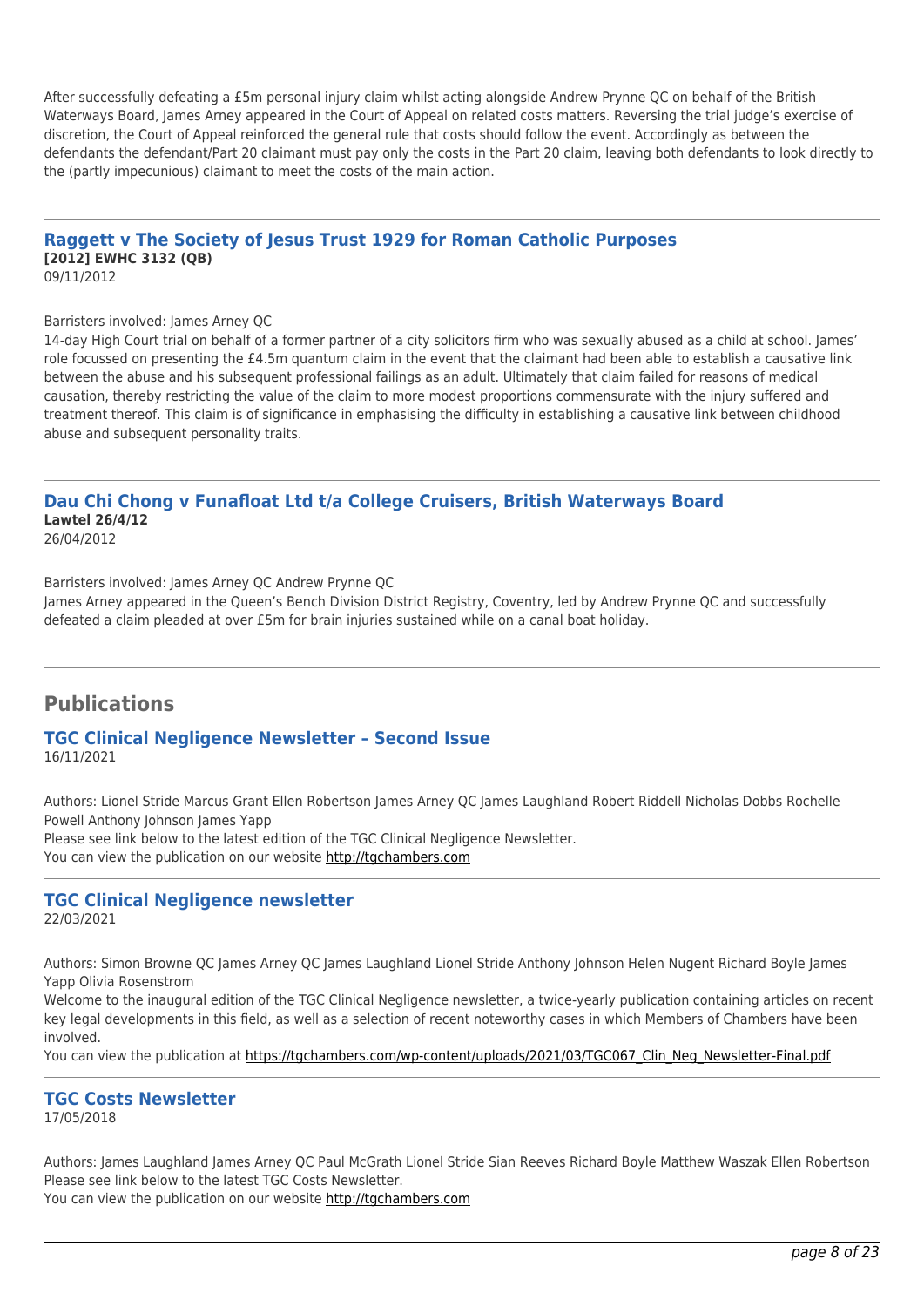#### **When has a trial commenced pursuant to CPR 45?** 20/05/2015

Authors: James Arney QC

James Arney discusses the High Court judgment in James v Ireland which considers when a trial has commenced, so as to trigger an automatic entitlement to a 100% success fee.

You can view the publication at<http://blogs.lexisnexis.co.uk/dr/when-has-a-trial-commenced-pursuant-to-cpr-45/>

# **News**

#### **TGC Clinical Negligence Newsletter – Issue 3, May 2022.** 03/05/2022

Barristers involved: Lionel Stride Dominic Adamson QC James Arney QC James Laughland Marcus Grant Emma-Jane Hobbs Anthony Johnson Richard Boyle James Yapp Rochelle Powell

The last six months have seen a steady stream of important decisions with direct or indirect implications for medical negligence practitioners. There has been some disappointment at the initial outcome in the conjoined appeals in Paul & Ors (see below), where the Court of Appeal held that it was bound by earlier precedent in setting an arbitrary limit of 'proximity' in secondary victim claims; but the excitement of anticipation that the matter will now be reconsidered by the Supreme Court, who have effectively been invited (by the presiding judges) to re-clarify the law in this area. This is a long-awaited development that will have wideranging implications in clinical negligence cases, particularly where there has been negligent misdiagnosis, because there is inevitably significant delay between the act of negligence and any resulting traumatic event that might be witnessed by a close relative and trigger psychiatric injury.

More widely, practitioners will be aware of the Ockenden Report and the consultation on extending the Fixed Costs Regime to clinical negligence cases valued up to at least £25,000, as well as preliminary moves towards stricter enforcement of ADR. This edition therefore includes an opinion piece from Peter Freeman, an expert on Early Neutral Evaluation (ENE), who strongly advocates for this type of ADR but on a voluntary rather than compulsory basis. It is notable that ENE can now be ordered by the Court under CPR 3.1(2)(m) and it can be anticipated that, where parties refuse to engage in other forms of ADR, such an order will increasingly be sought. This is likely to result in more streamlined and effective justice than further extension of the fixed costs regime that would inevitably limit access to justice in complex but important cases of limited financial value; classic examples would be those involving the deaths of minors. ENE would also be a far better and fairer solution to reducing litigation costs than the new drive to introduce some form of 'no fault scheme' (as now advocated by the House of Commons' Health and Social Care Committee). There is no doubt that battles lie ahead on this issue.

These are just some of the matters that are considered in this edition. To help you navigate the contents with greater ease, here is a more detailed overview of what you can expect: –

#### **Breach of Duty & Causation**

• To kick us off, I will be discussing the Court of Appeal's determination of the combined appeals in Paul v The Royal Wolverhampton NHS Trust, Polmear v Royal Cornwall Hospital NHS Trust and Purchase v Ahmed [2022] EWCA Civ 12, which grapple with the thorny issue of secondary victim claims for psychiatric harm (specifically the requirement of 'proximity').

• [Dominic Adamson Q.C.](https://tgchambers.com/member-profile/dominic-adamson/) and Rochelle Powell dissect the tragic case of Traylor & Anor v Kent and Medway NHS Social Care Partnership Trust [2022] EWHC 260 (QB) which concerned the overlap of civil litigation and convention rights (as well as the defence of illegality).

• [Emma-Jane Hobbs](https://tgchambers.com/member-profile/emma-jane-hobbs/) analyses Toombes v Mitchell [2021] EWHC 3234 (QB) which touches on the vexed principle of 'wrongful birth' in the context of pre-conception advice.

• [James Arney Q.C.](https://tgchambers.com/member-profile/james-arney/) analyses Thorley v Sandwell & Est Birmingham NHS Trust [2021] EWHC 2604 in which the High Court invited an "authoritative review" of the principles governing 'material contribution' as it relates to causation in clinical negligence cases.

#### **Evidence**

• [Anthony Johnson](https://tgchambers.com/member-profile/anthony-johnson/) breaks the duck of the Newsletter's new section specifically on evidentiary issues with analysis of Watson v Lancashire Teaching Hospitals NHS Foundation Trust [2022] EWHC 148 (QB).

• [James Laughland c](https://tgchambers.com/member-profile/james-laughland/)onsiders Dalchow v St George's University NHS Foundation Trust [2022] EWHC 100 (QB), which underscores the importance of proving factual causation as an element of establishing liability in medical cases.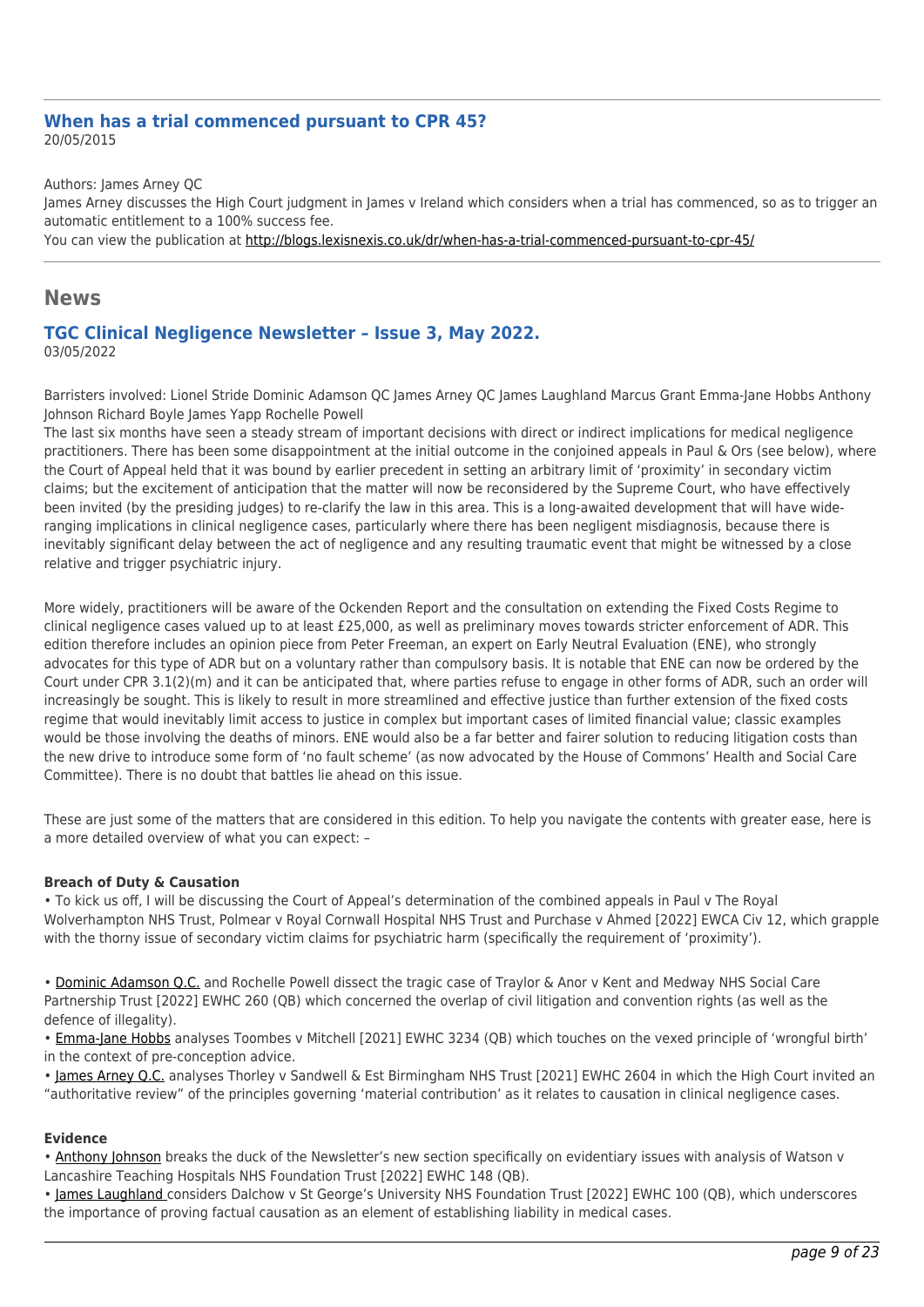• [James Yapp,](https://tgchambers.com/member-profile/james-yapp/) analyses HTR v Nottingham University Hospitals NHS Trust [2021] EWHC 3228 (QB) in which the trial judge had to assess the accuracy of a witness' recollection and the utility of (neutral) entries in medical records.

• [Marcus Grant c](https://tgchambers.com/member-profile/marcus-grant/)onsiders Radia v. Marks [2022] EWHC 145 (QB), a professional liability case pertaining to the scope of liability for expert witnesses.

#### **Procedure**

• Turning to procedural issues, Philip Matthews highlights the updated clinical negligence standard directions. • Richard Boyle explores the interplay between capacity and limitation via the case of Aderounmu v Colvin [2021] EWHC 2293 (QB).

• As to costs issues specifically, [Anthony Johnson](https://tgchambers.com/member-profile/anthony-johnson/) analyses Gibbs v King's College NHS Foundation Trust [2021] EWHC B24 (Costs), which related to remission of court fees and failure to mitigate.

• Philip Matthews summarises the Practice Note by the Senior Costs judge which sets out some helpful practical guidance on the approval of costs settlements, assessments under CPR 46.4(2) and deductions from damages, as it relates to children and protected parties.

• Finally in this section, I consider Ho v Adelekun [2021] UKSC 43 in which the central question before the Supreme Court was: in claims to which Qualified One Way Cost Shifting ('QOCS') applies, is it permissible to order set-off of a defendant's costs against a claimant's? Alternative Dispute Resolution

• [Peter Freeman](https://tgchambers.com/member-profile/peter-freeman/) makes a guest appearance to consider recent developments away from the Courtroom, which will affect the way claims are resolved in future. In particular, he considers the Ockenden Report and the Fixed Costs Regime for Clinical Negligence, as well as arguing for a greater emphasis on voluntary Early Neutral Evaluation.

#### **Rehabilitation**

• To conclude, Philip Matthews and I set out the new NICE guidelines on 'Rehabilitation After Traumatic Injury', which provide a set of useful recommendations for best practice.

We very much hope you enjoy this publication, and welcome any feedback.

[Lionel Stride](https://tgchambers.com/member-profile/lionel-stride/)

Editor

You can view the publication on our website [http://tgchambers.com](https://tgchambers.com/wp-content/uploads/2022/05/TGC_Clin_Neg_Newsletter_Issue3_v3b.pdf)

#### **Circa £4 million settlement at mediation for the Claimant in a High Court paraplegic claim arising out of a light aircraft accident in November 2017** 01/02/2022

#### Barristers involved: Lionel Stride James Arney QC

Lionel Stride (instructed by Rebecca Smith at Stewarts and closely assisted by James Arney QC in preparation for the mediation) represented the passenger (a qualified pilot) in a High Court claim arising out of a light aircraft accident, allegedly caused by the negligence of the pilot in command. The pilot undertook an orbit rather than a go-around at too low an altitude and speed, causing the aircraft to stall and crash. The Claimant, a successful businessman, suffered a spinal cord injury and is now a paraplegic. His claim included lifelong care, accommodation, a range of mobility scooters and wheelchairs, together with walking aids, and a significant claim for loss of profit and the capital value of his business (which he had to sell at an undervalue as part of a management buyout due to the need to take early retirement).

The Defendant's insurers denied liability, contending that the manoeuvre was not negligent and the pilot acted reasonably to avoid conflict with another aircraft; that the Claimant was equally culpable because he was effectively operating as a co-pilot or functioning member of the crew, assisting the pilot with any observations; and/or that he had consented to the risk of injury and/or the manoeuvre performed. Quantum was also fiercely disputed, despite the severity of the injury, with focused challenge to the claim for loss of profit and capital value. The claim settled at circa £4 million (i.e., at or close to the indemnity limit on the insurance policy), the Claimant electing not to pursue the pilot for any additional sum.

#### **TGC Clinical Negligence Newsletter – Second Issue, November 2021** 16/11/2021

Barristers involved: Lionel Stride Marcus Grant Ellen Robertson James Arney QC James Laughland Robert Riddell Nicholas Dobbs Rochelle Powell Anthony Johnson James Yapp

To help you navigate this edition, here is an overview of what you can expect: –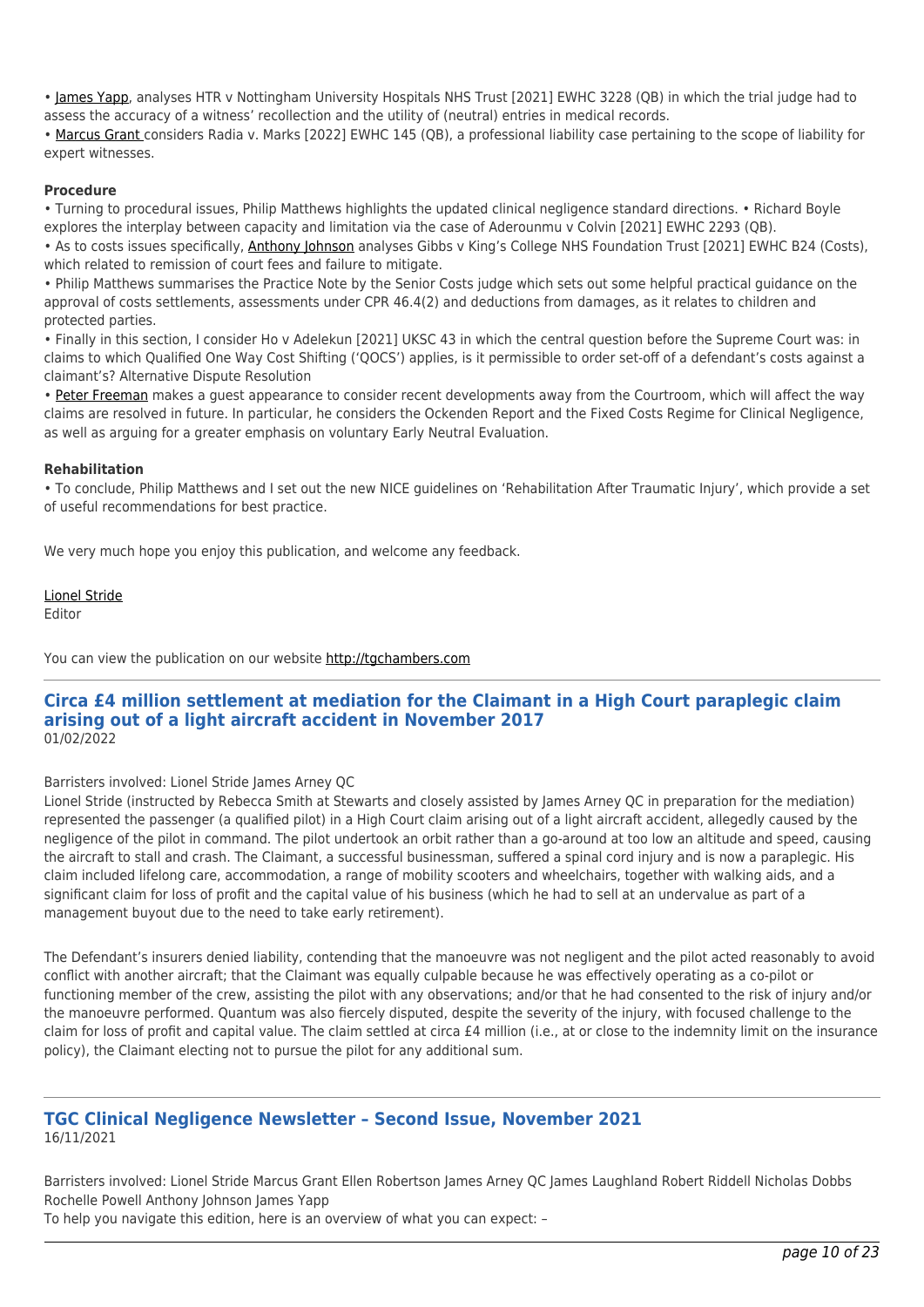#### **Procedure, Limitation & Expert Evidence**

• To kick us off on recent procedural developments, Marcus Grant considers Calderdale & Huddersfield NHS Foundation Trust v Metcalf [2021] EWHC 611 QB in which the Court handed down a six-month prison sentence against a claimant as punishment for contempt of court for signing statements of truth on court documents containing facts that she knew to be untrue.

• Ellen Robertson looks at Wilkins v University Hospital North Midlands NHS Trust [2021] EWHC 2164 (QB), which considers the old chestnuts of 'date of knowledge' for the purposes of limitation and the 'balancing exercise' undertaken by the Court when considering whether to utilise its discretion under section 33 of the Limitation Act 1980

• James Arney Q.C. considers PAL v Davidson [2021] EWHC 1108 (QB), an application by a 13-year-old claimant who had suffered catastrophic injuries for an interim payment of £2 million to enable a suitable property to be purchased for her long-term accommodation needs.

Fourthly – and this is itself a new development for the TGC Clinical Negligence Newsletter – we will take you through a quick-fire review of four key cases in the field.

#### **Breach of Duty & Causation**

• Turning to questions of liability, James Laughland first considers the Supreme Court's much awaited judgment in Khan v Meadows [2021] UKSC 21, in which the centrality of the 'scope of duty' principle was affirmed as a determinative factor in medical advice cases.

• I (Lionel Stride) then examine the battery of post-Montgomery case law concerning patients' informed consent to treatment.

• Following on from the above, Robert Riddell analyses Negus (1) Bambridge (2) v Guy's & St Thomas' NHS Foundation Trust [2021] EWHC 643 (QB), which concerns the extent to which a doctor is under a duty to warn a patient before surgery of the material risk which may arise from intra-operative technical decisions.

• Nicholas Dobbs examines Sheard v Cao Tri Do [2021] EWHC 2166 (QB), which provides an instructive example of the difficulties in clinical negligence claims when resolving conflicts between witness evidence and contemporaneous medical notes.

• James Laughland analyses Davies v Frimley Health NHS Foundation Trust [2021] EWHC 169 (QB) in which the Court considered whether the making of a material contribution to harm was sufficient to establish liability in a clinical negligence claim.

• Rochelle Powell considers Jarman v Brighton and Sussex University Hospitals NHS Trust [2021] EWHC 323(QB), which provides an interesting exposition of the Bolam test in the context of an alleged failure to refer the claimant for an emergency MRI.

• Anthony Johnson considers Brint v. Barking, Havering and Redbridge University Hospitals NHS Trust [2021] EWHC 290 in which the Judge's consideration of the claimant's lack of credibility as a witness did not equate to a finding of fundamental dishonesty for the purposes of CPR 44.16.

• James Arney Q.C. analyses XM v Leicestershire Partnership NHS Trust [2020] EWHC 3102 (QB) in which the Court considered the standard of care to be expected from 'health visitors'; the judgment is a practical application of the principles established in Wilsher and Darnley.

• I (Lionel Stride) then set out a quick-fire summary of some of the other interesting recent clinical negligence cases that did not (quite) make the cut for articles.

#### **Calculation of Damages**

• Turning to questions of quantum, Anthon Johnson analyses Reaney v. University Hospital of North Staffordshire NHS Trust [2015] EWCA Civ 1119, which is significant for two reasons: (i) the Court provided guidance on the applicability of the test of causation in a case where a non-negligent injury had been exacerbated by the Defendant's clinical negligence; and (ii) the Master of the Rolls commented obiter on the applicability of the 'material contribution' test in claims of that nature.

• Blowing the final whistle on this edition, James Yapp then considers Owen v Swansea City AFC [2021] EWHC 1539 (QB), in which the Court addressed the question of how to calculate the likely career earnings of a young professional footballer.

We very much hope you enjoy this publication, and welcome any feedback.

You can view the publication on our website [http://tgchambers.com](https://tgchambers.com/wp-content/uploads/2021/11/TGC073_Clin_Neg_Newsletter_Issue2_v3.pdf)

# **James Arney QC & Nicholas Moss QC are formally sworn in at Westminster Hall.** 01/11/2021

Barristers involved: James Arney QC Nicholas Moss QC Both James and Nick were able to celebrate the occasion in Chambers with family, friends and colleagues.

This fabulous picture below was taken by Sebastian Arney, aged 10!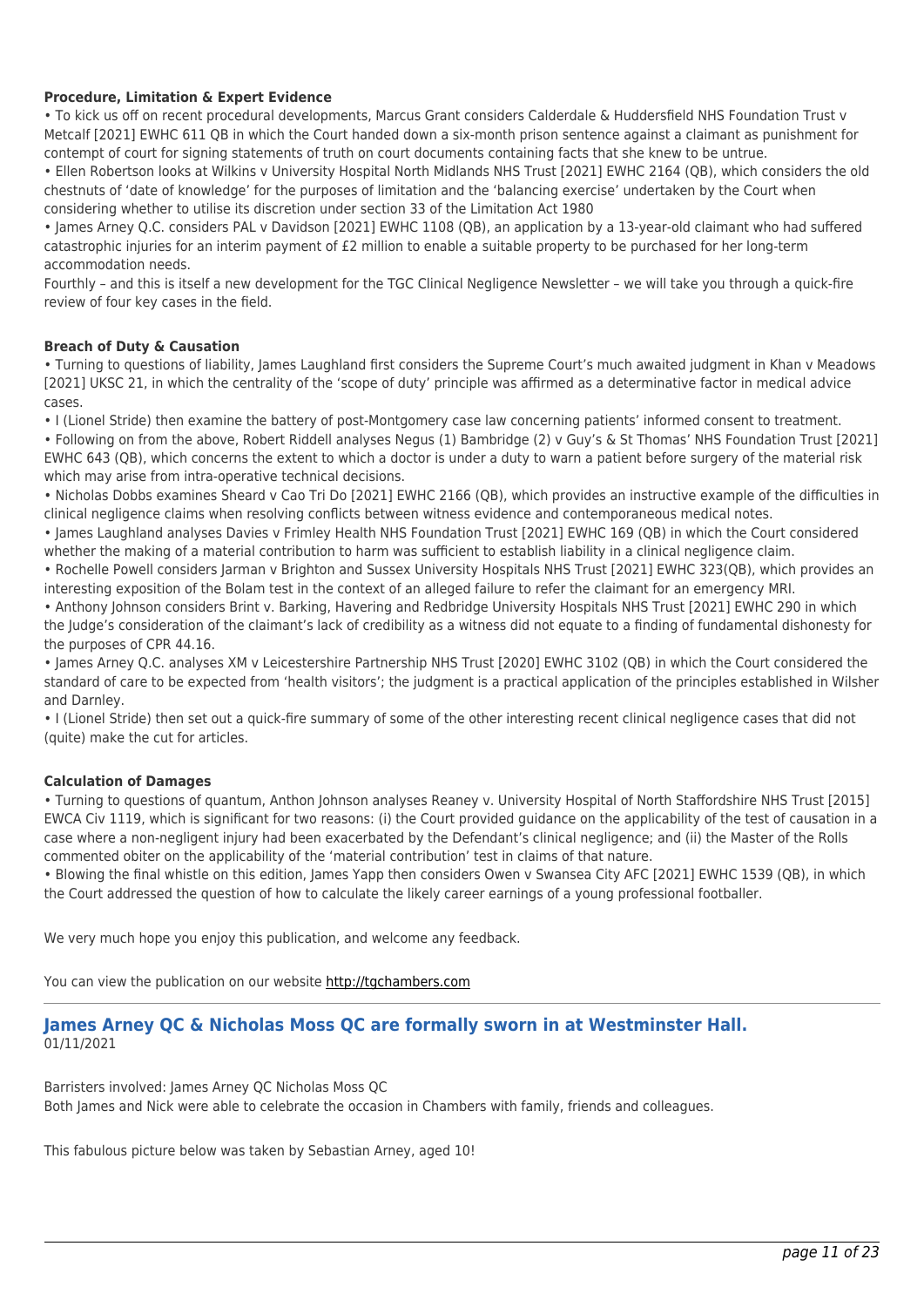

## **TGC Clinical Negligence Newsletter** 22/03/2021

Barristers involved: Simon Browne QC James Arney QC James Laughland Lionel Stride Anthony Johnson Helen Nugent Richard Boyle James Yapp Olivia Rosenstrom

This will be a twice-yearly publication containing articles on recent key legal developments in this field, as well as a selection of recent noteworthy cases in which Members of Chambers have been involved.

You can view the publication at [https://tgchambers.com/wp-content/uploads/2021/03/TGC067\\_Clin\\_Neg\\_Newsletter-Final.pdf](https://tgchambers.com/wp-content/uploads/2021/03/TGC067_Clin_Neg_Newsletter-Final.pdf)

#### **James Arney & Nicholas Moss – Queen's Counsel** 15/03/2021

Barristers involved: James Arney QC Nicholas Moss QC

Although the ceremony scheduled to take place today in Westminster Hall has been postponed until later in the year, James and Nick officially become Queen's Counsel today.

All at TGC wish to extend their congratulations.

#### **£5.25 million settlement secured for 18 year old Claimant** 18/02/2021

#### Barristers involved: James Arney QC

The Claimant, who was 18 at the time of the accident in 2013, was involved in a road traffic collision. After pursuing all viable alternatives, the Claimant underwent an elective amputation nearly 6 years post-accident. She sustained other injuries, including to her remaining lower limb.

This settlement follows closely the approach in the successful first instance decision of Lambert J in Swift v Carpenter, in which James Arney ultimately secured damages of over £4.9 million for the amputee Claimant in her 40's (increased from the original £4.1m award after successfully displacing the dysfunctional Roberts v Johnstone formula for accommodation claims in the Court of Appeal.

As in Swift, the Claimant sought damages multiple prostheses: in this instance (a) primary limb; (b) alternate everyday limb; (c) water activity limb; (b) dedicated sports limb, with lifelike cosmeses where appropriate. Drawing heavily on the awards in Swift, the Claimant's claims also included: –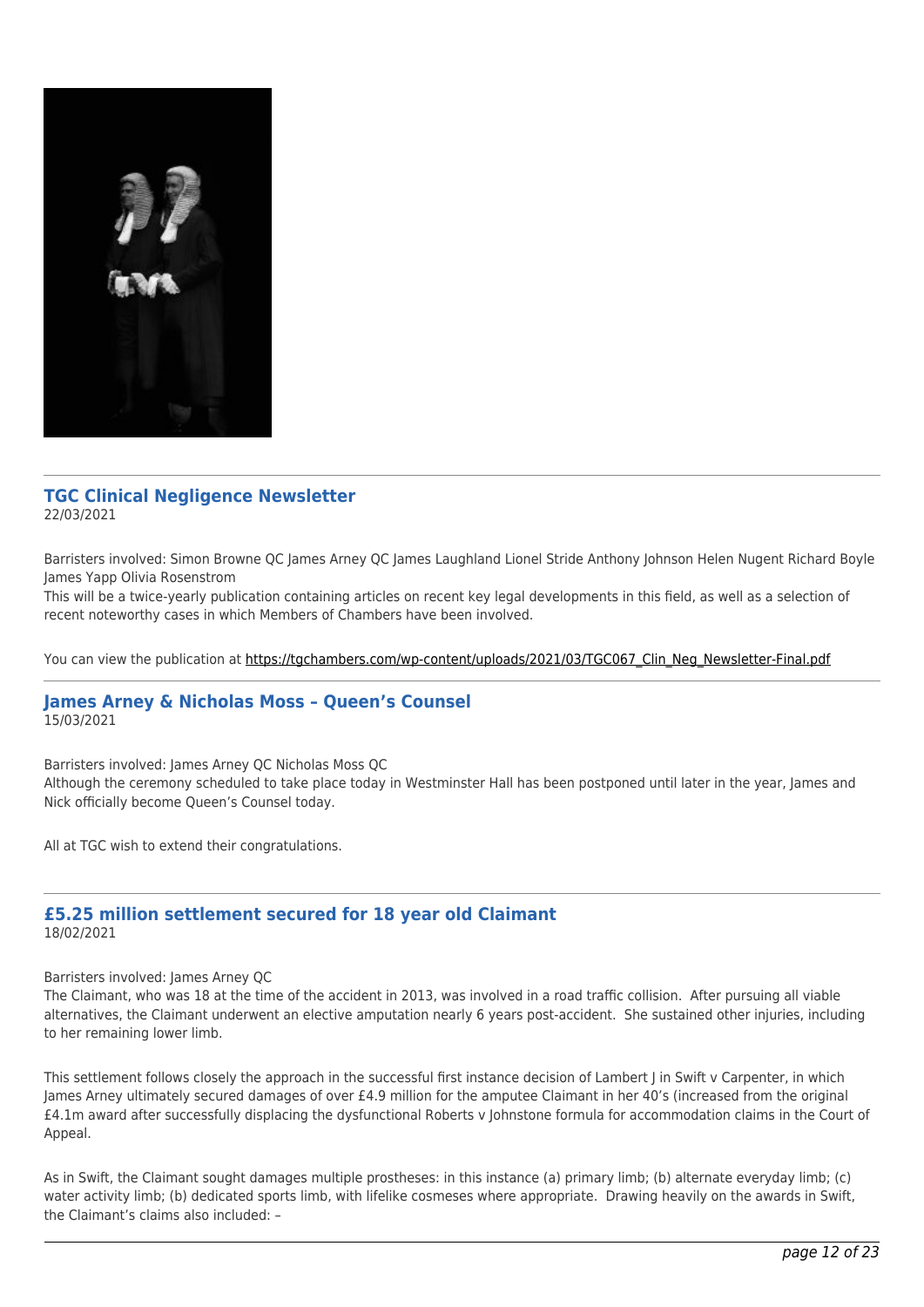- Specialist equipment to enable to maintain her pre-accident sporting interests;
- Holiday claims for upgraded flights and increased accommodation and other transportation costs for the Claimant and her future family;
- Loss of earnings and pension referable to her intended career as a paramedic;
- Transportation costs including a larger vehicle to accommodate mobility aids and motorcycle adaptations;
- Equestrian services for the Claimant's current horse and future replacements;
- Household services:
- Care and case management, including future assistance with childcare;
- Full time care in the last years of life;
- Accommodation, including a Swift award for single level housing;
- Aids and equipment; and
- Lifelong therapies and gym membership;

Following closely in time and approach from the judgment of Lambert I in Swift, this settlement helps cement the true value of amputation claims.

The award was the largest to date for the young but expanding Claimant firm, Admiral Law – though they are understood to have larger claims in the pipeline.

An anonymity order for both parties is expected to be granted.

# **Two New Silks for TGC**

17/12/2020

Barristers involved: James Arney QC Nicholas Moss QC

This prestigious accolade is an outstanding achievement and James' and Nick's appointment as Queen's Counsel evidences the strength and depth of Temple Garden Chambers in all of our practice areas and confirms Chambers' position as a market leading set.

The Ceremony, which is scheduled to take place in Westminster Hall on Monday, 15 March 2021, has been postponed until further notice.

#### **Swift v Carpenter: permission to appeal refused, and Respondent to pay costs.** 06/11/2020

Barristers involved: James Arney QC

It is understood that the Respondent is considering renewing that application before the Supreme Court.

James Arney, led by Derek Sweeting QC on the appeal, instructed by Grant Incles of Leigh Day.

The Judgment can be found below.

You can view the publication on our website [http://tgchambers.com](https://tgchambers.com/wp-content/uploads/2020/11/Swift-v-Carpenter-Judgment-on-Costs-Approved-Final.pdf)

# **Swift v Carpenter: The Inside Story**

09/10/2020

#### Barristers involved: James Arney QC

Following the successful outcome of the landmark decision in Swift v Carpenter, replacing the Roberts v Johnstone formula and securing over £800,000 for Mrs. Swift, Derek Sweeting QC and James Arney discuss the case from the claimant's perspective.

For more info, and registration please click through to the link below.

You can view the publication at<https://attendee.gotowebinar.com/register/5544993679674973710>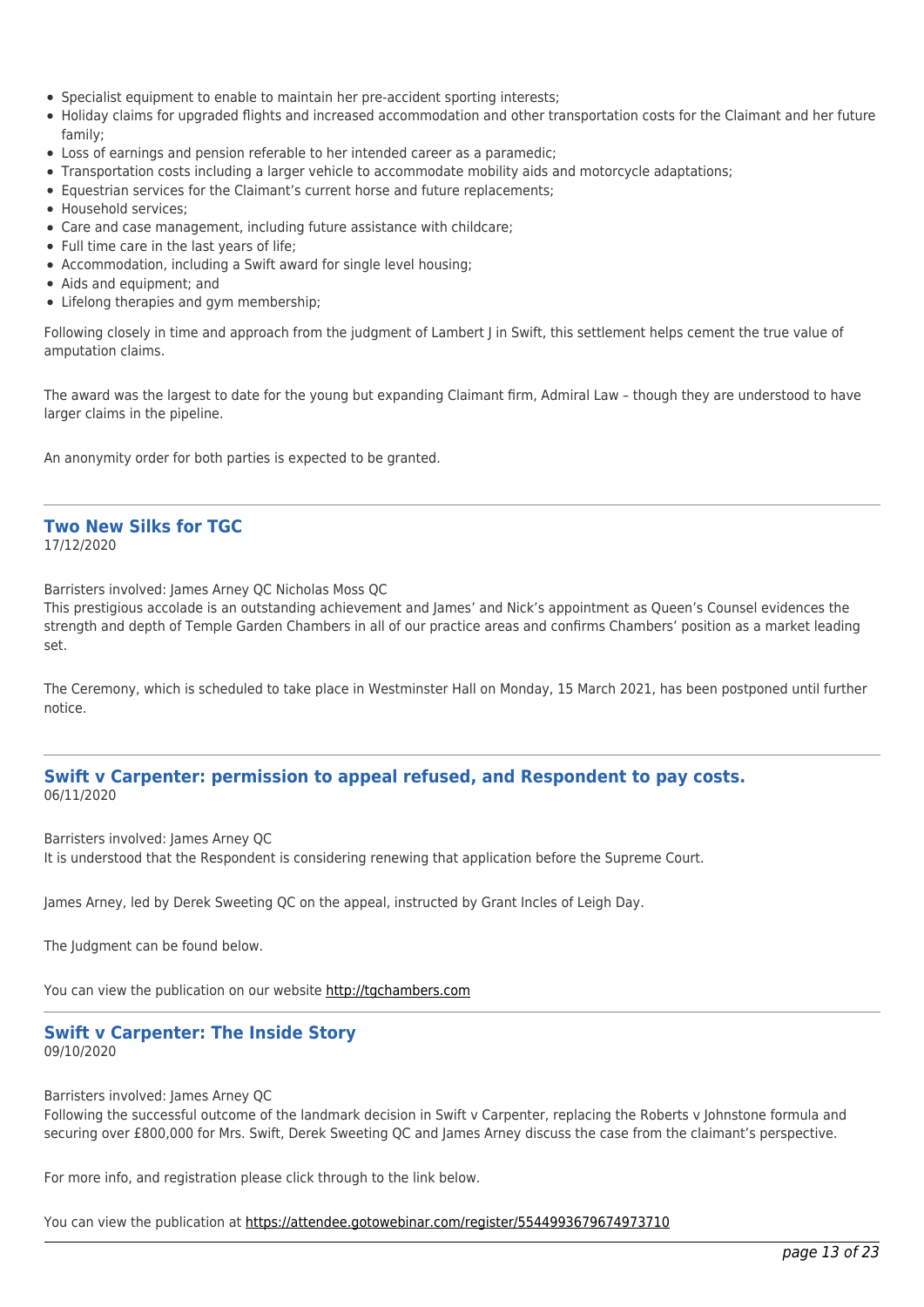#### **PERSONAL INJURY: ACCOMMODATION CLAIMS: SWIFT v CARPENTER: Court of Appeal decision** 09/10/2020

#### Barristers involved: James Arney QC

This case involved re-consideration of the mechanism for assessing the loss to a claimant of having to fund the purchase of special alternative accommodation. The previous mechanism, derived from the decision in Roberts v Johnstone [1989] QB 878, was challenged as being "unfit for purpose", both by reason of the current negative discount rate which produced a nil valuation in all cases, and more generally. In this long-awaited landmark decision, the Court of Appeal has held that Roberts v Johnstone does not give full and fair compensation and should be replaced. Instead a new mechanism has been created, based upon calculating the "market value" of the notional reversionary interest (using a +5% investment rate), which is to be deducted from the full capital value of the increased cost of the special accommodation. This decision impacts on the vast majority of high value personal injury claims, significantly increasing the awards that claimants will achieve. **Background** 

Mrs. Swift secured ~£4.1m for amputation and other injuries at a contested quantum trial before Lambert J in 2018. The judge found that Mrs. Swift needed to acquire special accommodation costing £900,000 more than her existing home, but awarded nil damages under that head of loss, finding herself bound to do so by the Roberts v Johnstone formula. The narrow scope of the appeal challenged that nil finding, for which Lambert J granted permission to appeal.

As acknowledged in the judgment, there has long been widespread concern as to the effect of the Roberts v Johnstone approach, intensified by (though not limited to) the negative discount rate producing a nil award.

This was the first time that these concerns had been fully considered by the Court of Appeal, previous challenges being compromised. The Personal Injuries Bar Association were granted permission to intervene. Mrs. Swift's appeal was initially listed for hearing in July 2019, but was adjourned for evidence to be procured from economists, actuaries, mortgage experts and experts in the valuation of reversionary interests. The Court of Appeal ultimately heard submissions and live evidence from several of these expert disciplines, over 3 days of video link hearing in June 2020.

Mrs. Swift's first challenge was to persuade the Court of Appeal that it had the power to revisit its own previous decision in Roberts v Johnstone, having regard also to the House of Lords decision in Wells v Wells [1999] 1 AC 34.

As to whether it should exercise any such power. Mrs. Swift needed to demonstrate that the Roberts y lohnstone did not meet the objective of fair and reasonable compensation, and that a workable alternative could be devised which addressed the desire to avoid conferring a windfall on the Claimant's estate on her death.

#### **Practical implications**

This decision will impact negotiations and awards in all large personal injury cases in which accommodation claims are presented. For years this issue has been shrouded in controversy, with settlement figures regularly departing from the strict position of a nil award. This decision brings clarity and certainty.

The new mechanism, presumably to be called a "Swift v Carpenter" award, will cause schedules to be revised and settlement expectations to be revisited.

In longer life cases, claimants will recover the majority of the "full capital value". Mrs. Swift (with life expectancy at 45.43 years) recovered 89.1%. Using the paradigms put before the Court in this appeal as examples, a 30-year life expectancy gives recovery at 76.86%, but a 7-year life expectancy would produce an award at just 28.93%.

Practitioners wanting to understand the new approach will be informed by the following:

#### *Calculation for the award of damages for the cost of purchasing a suitable property in the Appellant's case*

- Cost of the property now required as per the judgment of Lambert J: £2,350,000
- Value of the Claimant's existing property per Lambert J: £1,450,000
- Capital shortfall: £2,350,000 £1,450,000 = £900,000
- Claimant's life expectancy per Table 2: 45.43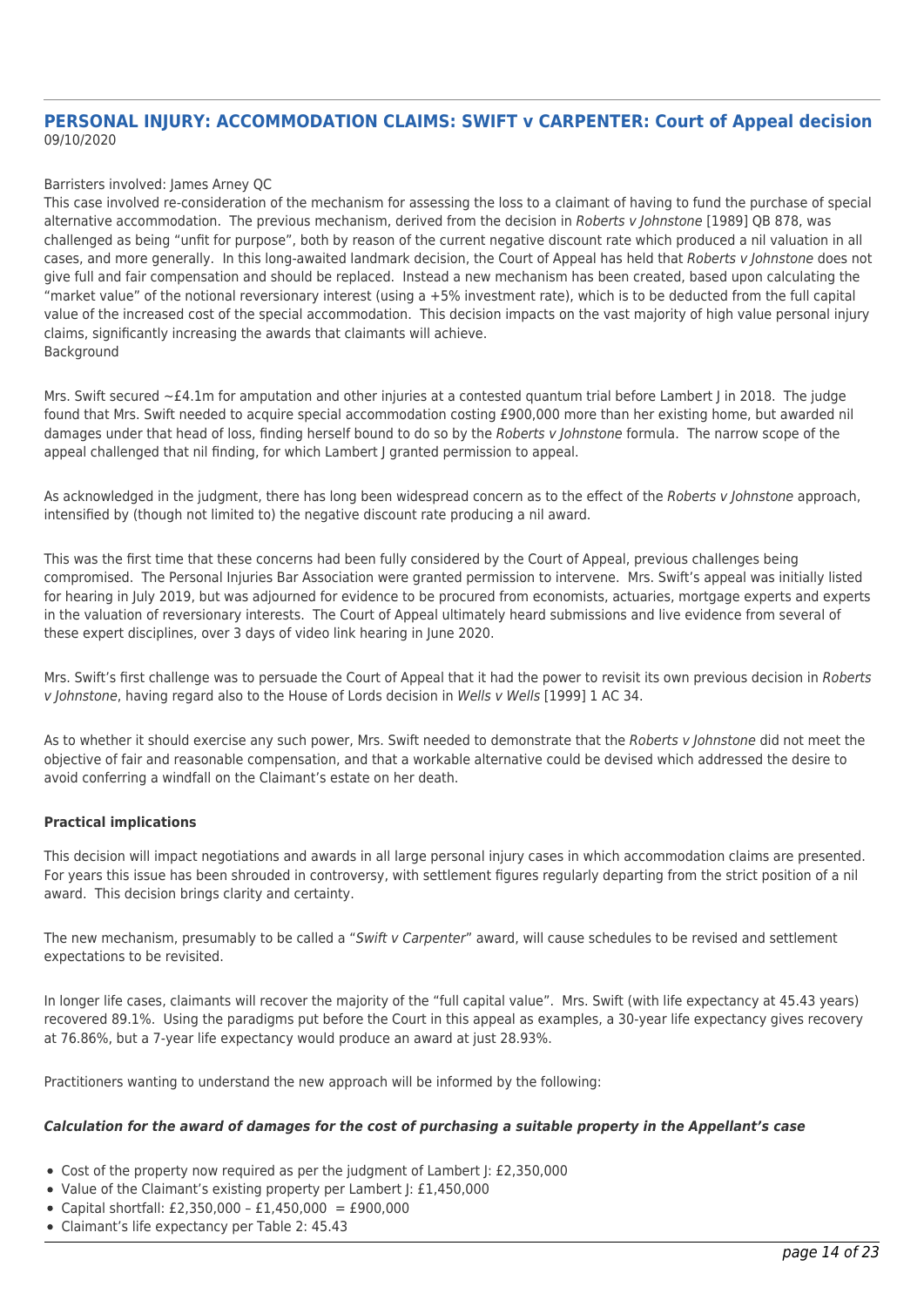- Value of the reversionary interest: £900,000 x 1.05 -45.43 = £98,087
- Damages award: £900,000 £98,087 = **£801,913**

The Court's award is consistent with using a +5% column from Table 35 of the 8th Edition of the Ogden Tables. It is anticipated that the applicable +5% discount rate tables will soon be made available to assist practitioners' calculations.

Query whether the reference to "longer life cases" leaves open the possibility that a different solution may be preferable in short life cases. Such claimants may still suffer a significant shortfall which potentially prevents them from purchasing the special accommodation they are adjudged to need, unless they are actually able to sell the reversionary interest to bridge the shortfall.

Also, the +5% rate used in the new formula may be subject to future evolution as a more robust market for reversionary interests potentially develops in response to this decision. For now, however, the guidance given and formula/rate used in this appeal are expected to be applied at first instance, and to "endure".

#### **The Court's decision**

Firstly, the Court of Appeal held that it had the power to intervene. Whilst Roberts y Johnstone applied, it did so as "authoritative guidance…in the specific conditions prevailing at the time of the decision". Where such guidance was now ineffective in achieving full compensation without over-compensation, then the Court of Appeal can revisit and alter such guidance.

The Court concluded that the Roberts v Johnstone formula does not provide full, fair or reasonable compensation.

The Court rejected the Respondent's cash-flow approach, which had attempted to use actuarial analysis and predictions of future house price growth to contend that Mrs. Swift was unlikely to suffer any loss.

The Court held that a workable alternative could be achieved by assessing the notional value of a reversionary interest in the increased value of Mrs. Swift's home, and deducting this from the additional sum required to leave the net value of Mrs. Swift's life interest.

The Court preferred a "market valuation" of the reversionary interest, settling on a +5% discount rate as reflecting the investment return that an investor would seek.

The guidance now given in Swift v Carpenter is expected to be "enduring", particularly in long life cases during conditions of negative or low discount rates.

For Mrs. Swift, the outcome is that she recovers £801,913, in addition to the  $\sim$ £4.1m award at first instance.

The decision costs issues, and on the Respondent's application for permission to appeal, have been deferred for 14 days.

#### **Case details:**

This appeal was heard remotely by the Court of Appeal, Civil Division. The Judges were: Lord Justice Underhill (Vice-President of the Court of Appeal); Lord Justice Irwin and Lady Justice Nicola Davies DBE.

The date of [judgment](https://tgchambers.com/wp-content/uploads/2020/10/SWIFT-JUDGMENT.pdf) was 9 October 2020.

#### **Claim struck out for abuse of the MOJ/Part 8 process** 29/07/2020

Barristers involved: James Arney QC

The case started life unexceptionally, with seemingly modest injuries and entry into the Portal process at a time when the maximum value limit was £10,000. In due course medical evidence indicated that the claim's value was likely to exceed the £10,000 limit, yet the claim was retained within the Portal with the usual stay of proceedings, thereby preventing the defendant insurers from actively participating in the litigation or obtaining information about the progress of the claim.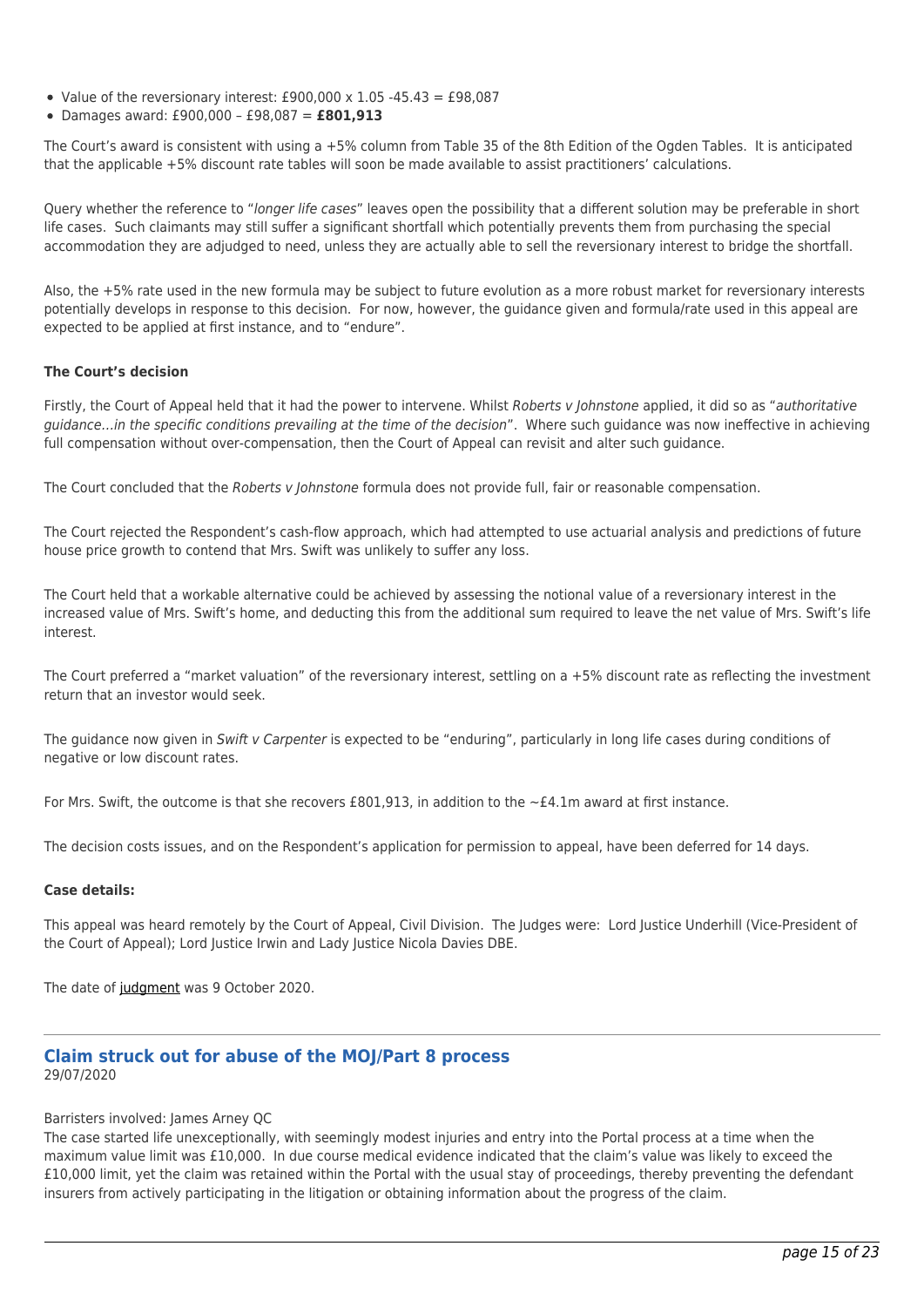In early 2019 the claimant successfully applied to transfer the proceedings to Part 7, a step that will often end any complaint a defendant may have about improper use of the Portal process. However, the claimant then served a schedule alleging chronic pain and pleading the claim at over £760,000, fuelled largely by a future loss of earnings claim about which the Court and defendant knew nothing when the order to transfer to Part 7 had been made. After the defendant's call in its defence for an explanation went unanswered, the defendant applied to strike out the claim.

The Application was hard fought between two members of TGC at a 4-hour remote video hearing before DJ Avent at Central London CC. The defendant relied on the previous decisions of Lyle v Alliance Insurance plc [2017] and Cable v Liverpool Victoria Insurance Company [2019] in which defendants had successfully challenged claims that had been improperly "parked" in the Portal.

In a carefully considered and thorough 69 page judgment, DJ Avent considered the specifics of Mrs. Tandara's case, previous decisions and the more wide-reaching principles that the application engaged. He concluded that the abuse in this case was worse than that of either Lyle or Cable, and struck out the claim, notwithstanding both the admission of liability and the potential value of the recently pleaded case. The defendant's legitimate calls for information and action had been ignored or evaded, causing significant prejudice. The defendant's warnings in correspondence as to the consequences of inaction went unheeded.

Given the detail of the reasoning, the judgment makes for essential reading for anyone considering, or engaged in, an application to strike out claims for abuse of the Portal process.

Link to judgment can be found [here.](https://tgchambers.com/wp-content/uploads/2020/07/TANDARA-FINAL-JUDGMENT-handed-down.pdf)

## **Success for James Arney at the Chambers UK Bar Awards 2019** 01/11/2019

Barristers involved: James Arney QC  $\mathbf{x}|\mathbf{x}$ 

# **High Court RTA claim dismissed following head-on collision involving fatality and serious injuries to others**

01/11/2019

Barristers involved: James Arney QC

The claim arose out of a road traffic accident between the Claimant (Mr Scott), driving an Audi A6 and the 1st Defendant (Mr Reed), driving a BMW 118d. Mr Scott claimed the collision was caused by Mr Reed losing control of the BMW; he sued for negligence.

Conditions were poor at the time of the accident, with prolonged heavy rain leading to the road surface being wet (giving rise to the claim against the 2nd Defendant, Wiltshire Council, for inadequate drainage systems in breach of s.41 Highways Act 1980).

The collision between the Claimant and 1st Defendant occurred on a bend in the road. The Claimant's Audi continued along the road and collided with a second vehicle heading in an easterly direction: a Ford Transit van. The Transit van was the next vehicle behind the 1st Defendant, the BMW having overtaken the van at speed shortly before the accident occurred. Tragically, one of van's passengers was killed, others were injured. The Claimant was prosecuted for the offence of causing death by careless driving; but was acquitted at the criminal trial.

The key issue between the Claimant and the 1st Defendant was: which driver lost control of their vehicle? The parties agreed that if the collision took place on the Claimant's side of the road then the 1st Defendant must have lost control and would be liable. Conversely, if it took place on the Defendant's side of the road then the Claimant must have lost control and his claim would fail. No issue of contributory fault arose: the claim was all or nothing.

The Claimant by reason of the traumatic brain injury he sustained in the accident, had no recollection of the accident and the events leading up to it.

The Court heard from accident reconstruction experts, as well as drivers of all 3 vehicles involved. Reconstruction issues considered: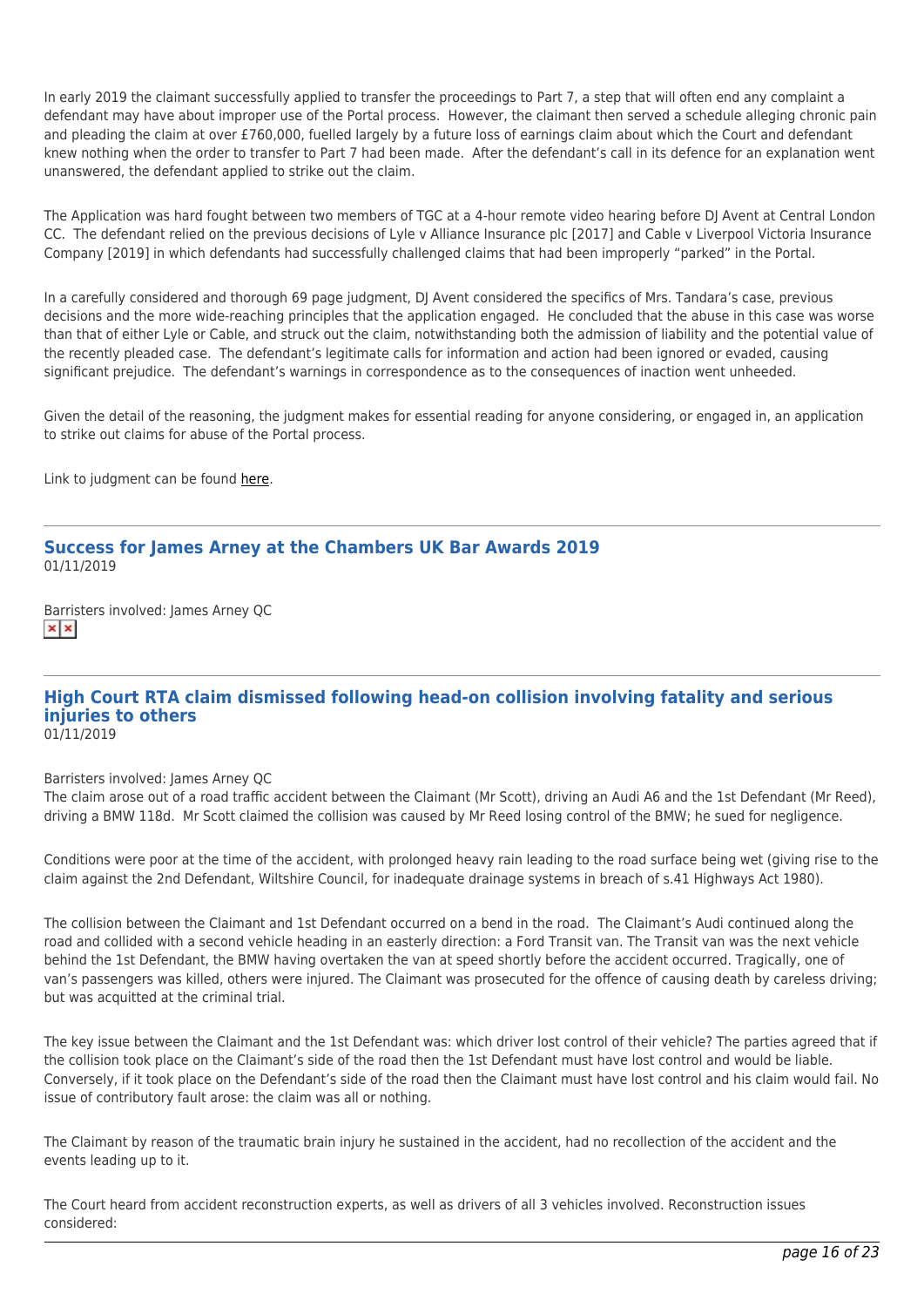- · The degree of rotation imparted to the BMW and the Audi from their offset frontal impact;
- The positioning and nature of the disturbances to each verge;
- Markings to the road surface; and
- Sight lines to the point of impact from the van driver witness.

Mansfield J. held on the balance of probabilities and on the evidence presented to the Court, the point of impact was on the 1st Defendant's side of the road. Whilst the 1st Defendant had overtaken the Transit van at speed on a bend, fishtailing in the wet conditions, he returned to his lane prior to the impact with the Claimant. Given that finding, the Claimant must have crossed at speed from his own carriageway into the path of the 1st Defendant's BMW.

Mr Scott's claim against Mr Reed failed and was dismissed, with judgment to the 1st Defendant on his counterclaim.

The Claimant's claim against the Council also failed.

# **Chambers Bar Awards 2019**

05/09/2019

Barristers involved: James Arney QC Fiona Canby

TGC are delighted to announce that they have been shortlisted for the following categories at this year's forthcoming Chambers Bar Awards:

**Personal Injury:**  Set of the Year Junior of the Year - [James Arney](https://tgchambers.com/member-profile/james-arney/)

**Health and Safety:** Junior of the Year - [Fiona Canby](https://tgchambers.com/member-profile/fiona-canby/)

Many congratulations to James and Fiona for all their hard work, and well done to all in the PI team who have all contributed to this nomination.

The award ceremony will take place on 31 October 2019.

# **Mild Traumatic Brain Injury Established. Dr Holden Criticised** 25/04/2019

Barristers involved: James Arney QC

The Claimant claimed a total award of £594,498. The Defendant contended that an award of £136,815 was appropriate in its counter-schedule, however a higher figure of £206,640 was conceded in final submissions. Substantial issues remained in dispute, particularly future care and assistance including lifelong equine care.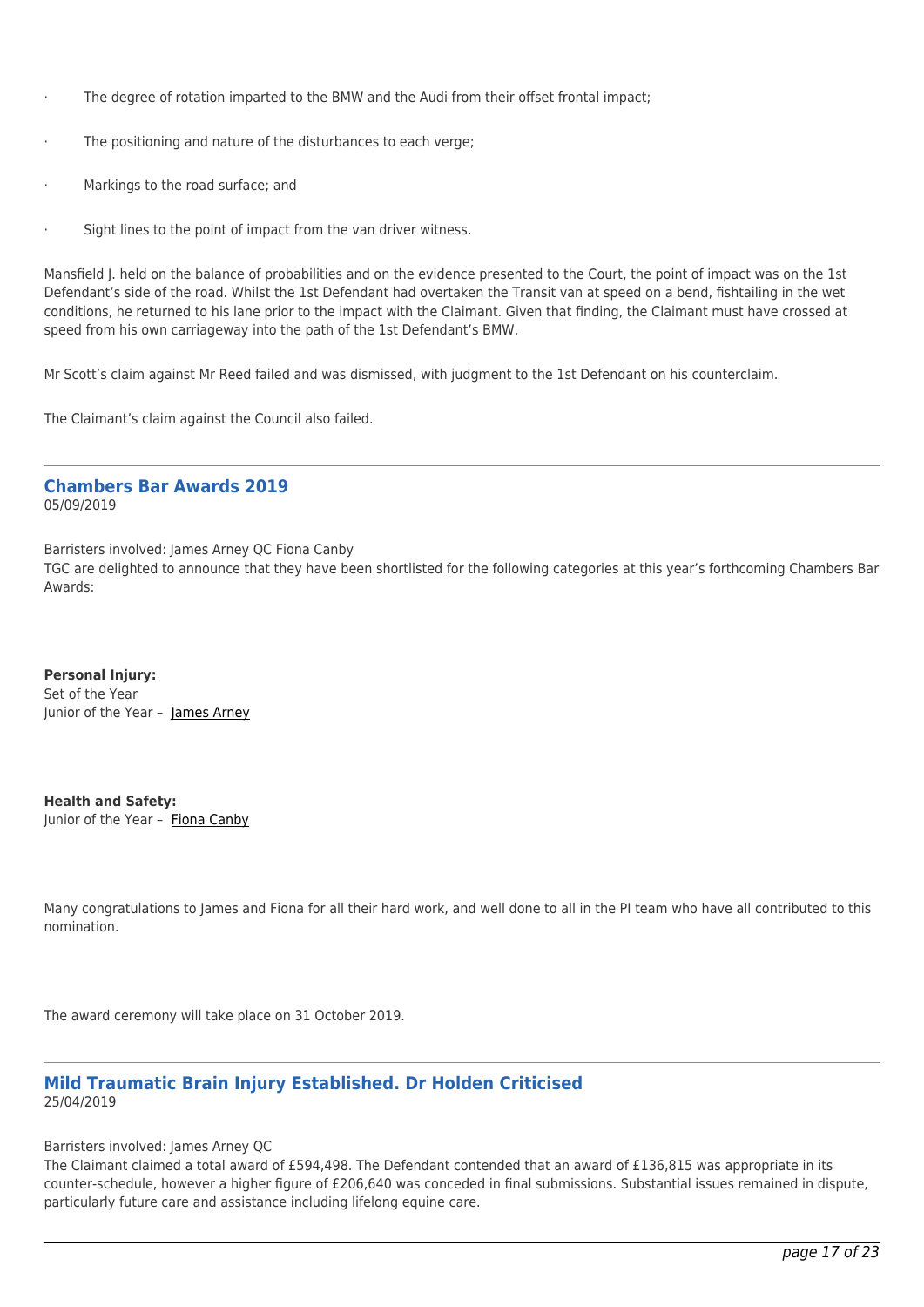On 8 May 2014, the Claimant was driving towards Sleaford behind a lorry at 50mph. The Defendant's insured was driving in the opposite direction when his vehicle came onto the wrong side of the road and collided with the lorry. In the process, the front offside wheel of the Defendant's insured car was ripped off. The vehicle pivoted and turned sharply across the rear of the lorry and directly into the path of the Claimant's vehicle. The Defendant's insured died in the collision.

The principal areas of dispute between the parties included: general damages, the claim for future medication and treatment, and most significantly the claim for future equine and domestic assistance.

Expert evidence was heard from each of the three separate disciplines as to whether the Claimant has suffered a traumatic brain injury:

Consultant neurologists (Dr Allder for the Claimant, Professor Wills for the Defendant);

Neuropsychologists (Dr Griffiths for the Claimant, Dr Vessey for the Defendant); and

Consultant psychiatrists (Dr Latif for the Claimant, Dr Holden for the Defendant).

HHJ Hedley held that whilst each of the other 5 experts who gave oral evidence were impressive and quick to acknowledge alternative points of view and make appropriate concessions to them, Dr Holden was at times particularly defensive. In his judgement, Dr Holden did not approach this case with an open mind. On the contrary he was quite prepared to make unconsidered assertions if they would support his view. HHJ Hedley preferred the Claimant's evidence of Dr Latif. Although the end of the litigation would undoubtedly be a relief to the Claimant, Dr Holden's assertion that it would have a significant impact on her symptomology was not accepted.

HHJ Hedley held that the Claimant did indeed suffer a mild traumatic brain injury (despite no recorded lowered GCS reading and no evidence of brain injury on imaging) on the basis that: the collision impact was at speed and was heavy; the Claimant does not have clear recollection of events and there was no recorded GCS score taken in the immediate aftermath of the accident. If, as Dr Holden suggested, the Claimant has substantially recovered from PTSD and her adjustment disorder, it would leave the continuing cognitive symptoms largely unexplained. It was clear that despite a substantial treatment regime, which had produced psychological improvement, the Claimant's cognitive symptoms are largely continuing; pointing towards a brain injury. PSLA was awarded at £70,000, taking into account the Claimant's severe ankle injury and the mild traumatic brain injury. The figure included a modest amount to reflect the Claimant's continuing risk of epilepsy over the month following trial.

The judge held that the accident was the reason for the Claimant's redundancy.

Following the accident, the Claimant struggled with the daily care of her horses, as well as heavier domestic tasks. The Claimant required assistance that her adult children were no longer able to provide, and so her former husband moved back into the property to support her. In assessing damages for future care and assistance, HHJ Hedley considered that the Claimant has always had a passion for horses and stated in evidence that she could not manage without horses in her life. The reason why her former husband moved back in was to provide help and he would not have done so if the Claimant did not need help. Although, as the Defendant contended, the Claimant's involvement with horses is a lifestyle choice, it is a choice which she made before the accident when she was able to pursue it. But for the accident, she would not have needed family assistance. Hedley J. held that given that the object of compensatory damage is to put the Claimant into a position she would have been in but for the accident, she should be enabled to continue to pursue her major life hobby and interest. It would be unreasonable to expect the Claimant to give up her horses.

Judgement was awarded for the Claimant in the sum of £480,731.72, beating the Claimant's own Part 36 offer. The Defendant incurred Part 36 penalties in respect of damages, interest and costs.

The final amount awarded was £536,628.10.

# **£1.4M Independent Evaluation Settlement for Moderate-Severe Traumatic Brain Injury** 15/04/2019

Barristers involved: James Arney QC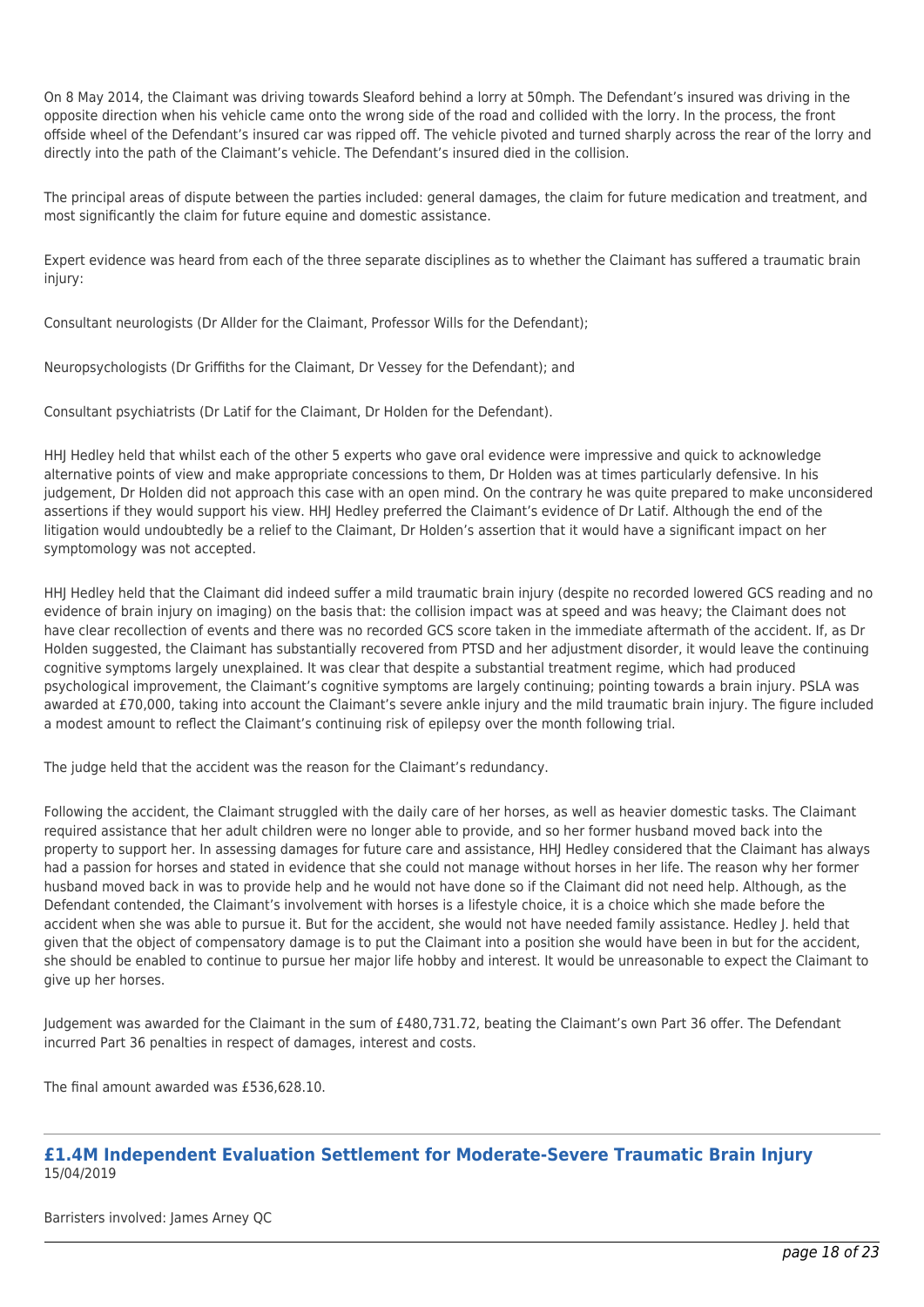The Claimant suffered a traumatic brain injury in a road traffic accident at the age of 19. Liability had been apportioned 90/10 in the Claimant's favour.

The Claimant had a complex pre-accident history, most notably by reference to her autism, but also as to low mood, self-harming, dyslexia, social communication disorder, disorganisation, impulsiveness, obsessiveness and hallucinations. The combined effect of these issues was sufficient to impact on the Claimant's pre-accident development, most notably in respect of her education, but also in terms of early employment. The Claimant's school records revealed consistently poor organisation, lack of commitment, failure to meet deadlines and/or complete assignments and non-attendance.

Parties were at a disagreement on the ongoing need for support worker and case management input, and the extent to which the Claimant would have required these in any event. Similarly, the Claimant's long-term loss of earnings were disputed on the basis of her pre-accident difficulties.

After a failed JSM, with the parties' pleaded cases being over £5M apart, both sides agreed to engage in an Independent Evaluation undertaken by Andrew Lewis QC. After evaluation, parties reached settlement at £1,411,000 plus provisional damages on the risk of uncontrolled epilepsy.

Settlement was influenced by the Defendant's experts' acceptance that: –

- a) The Claimant would have been independent but for the accident notwithstanding pre-existing issues; and
- b) The principle that post accident, the Claimant needed long-term commercial third-party input.

#### **Speeding vs Unsafe Turning: Which Is More Negligent? 50-50 apportionment says the High Court** 25/03/2019

#### Barristers involved: James Arney QC

The Claimant had pushed in a line of parked cars, near a junction, opposite the corner of the school playground. As the Defendant approached from the opposite direction, the Claimant began, from a stationary position, a manoeuvre which involved crossing the Defendant's path. As she pulled across his path, the Defendant's car struck the passenger side of the Claimant's car, shunting it into the corner of the primary school walls. The Claimant suffered allegedly serious injuries, including it is said life-changing brain damage.

The Defendant's speed was acknowledged by the Defendant to attract liability, but it was argued that the main cause of the accident was the Claimant's unpredictable manoeuvre across the path of the oncoming traffic. The Claimant denied all culpability. The Court held that although the Defendant was travelling at excessive speed, the Claimant, who had a long, clear line of sight, could not have safely completed the manoeuvre she had started. She had driven unsafely and was a cause of the collision.

Collins Rice J. was clear that there must be a measure of responsibility on both drivers for this accident. Adopting the approach approved by the Supreme Court in Jackson v Murray [2015] UKSC 5, 'causative potency' and 'blameworthiness' of each driver's conduct must be considered in the just and equitable apportionment of liability. The exercise is highly fact sensitive and evaluative, but guided by principles in authorities.

Notwithstanding the location of the school and the time of day, it was held not to be unreasonable to travel at the 30mph limit rather than at a lower speed. There is no obvious reason to think that a competent and alert driver would not have been safe driving close to or at the speed limit.

Whilst the Defendant's driving was excessive, the nature of and level of the speeding made it misjudged rather than reckless and flagrant. The Claimant instead of waiting, pulled out, across the Defendant's right of way, in circumstances where he could not avoid hitting her. Each created a considerable hazard for the other. The Claimant's decision to begin turning when the Defendant was already visibly going too fast to accommodate her manoeuvre may have been the more proximate cause. The Defendant's conduct in driving above the speed limit may have been the more blameworthy. But in the end, it was the combination of the Defendant's unsafe speed and the Claimant's unsafe timing which set in motion an accident neither of them could then avoid.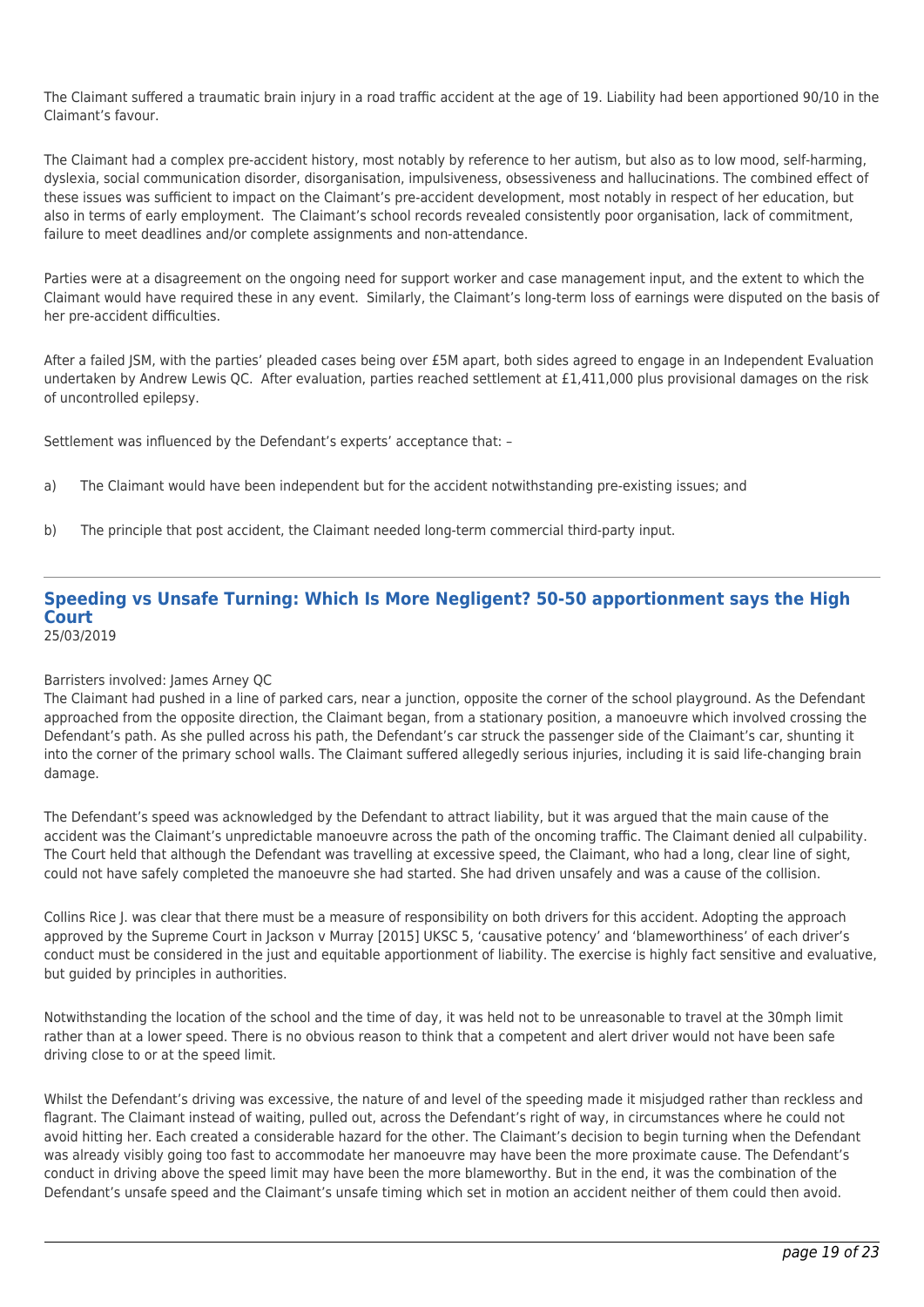The court held that a just and equitable apportionment of liability, in circumstances where each party had created a considerable hazard for the other, was 50% in respect of each party. Judgement reflected the Defendant's successful Part 36 offer of 50-50 liability.

The case also resolved an issue of fact on seatbelt usage.

Please see below for link to Judgment.

You can view the publication at<https://www.bailii.org/ew/cases/EWHC/QB/2019/644.html>

#### **When It Is Reasonable To Run Someone Over…** 28/01/2019

#### Barristers involved: James Arney QC

The Defendant was one of a group of young people who travelled to McDonald's in two cars. The Defendant, driving a Volkswagen Polo, was carrying two female passengers, while the other, a Ford Fiesta, contained two males and one female passenger. An altercation ensued inside the McDonald's between the Defendant's group and a large group of young Asian males. The Defendant's group returned to their respective vehicles, followed outside by a number of Asian males.

The Claimant and his friend (two older Asian males) were parked in the bay next to the Fiesta. One of the passengers in the Fiesta made a loud racially provocative comment upon returning to their vehicle, causing some of the group of Asian males to run towards the parked vehicles. The Claimant's friend reacted to the abuse by getting out of his car and remonstrating with the driver of the Fiesta, shouting and swearing at the driver to get out of his vehicle. One of the group managed to pull open the front passenger door of the Fiesta, while others kicked and hit the vehicle as it was reversing out of the parking bay before driving forwards and away from the scene.

The Claimant's friend then turned his attention to the Polo to remonstrate with the Defendant, shouting and swearing at him to get out of his vehicle and fight. Despite the Defendant trying to reason with him, the Claimant's friend got as far as opening the driver's door and grabbing the Defendant's arm in order to drag him out, while the group of Asian males surrounded the vehicle. The Claimant had exited his vehicle to calm down his friend, and was by now positioned in front of the Defendant's car. Fearing for his safety and that of his female passengers, hoping and expecting that the Claimant would move out the way, the Defendant floored his accelerator to escape the attacking group.

Mr Justice Turner held the Claimant's friend to be an unreliable witness, who was argumentative under cross examination and prone to volatility when challenged.

The Claimant's Counsel attempted, after the conclusion of evidence, to render the evidence in the police records inadmissible, despite them forming part of the agreed Trial Bundle. The Claimant had overlooked Charnock v Rowan [2012] EWCA Civ 2 and PD 32, 27.2. The Court held that the evidence was admissible, their status as hearsay going to weight rather than admissibility.

Mr Justice Turner held that the Defendant was in genuine fear for his safety and that of his two female passengers. These were not circumstances in which the reasonable man could be expected to weight to a nicety the relative risks involved in choosing between the options open to him. The fact that he accelerated away at speed was reasonable and understandable in these particular circumstances. The Defendant acted in a way which did not fall below the standard of a reasonable driver placed in the threatening and rapidly developing situation in which he found himself.

Please click [here](http://www.bailii.org/ew/cases/EWHC/QB/2019/87.pdf) to view Judgment.

#### **£4.1 Million judgement for below-the-knee amputation Claimant** 20/09/2018

#### Barristers involved: James Arney QC

Liability was admitted and the action for personal injury and consequential financial losses was a quantum issue only. William Audland QC, 12 King's Bench Walk, appeared on behalf of the Defendant.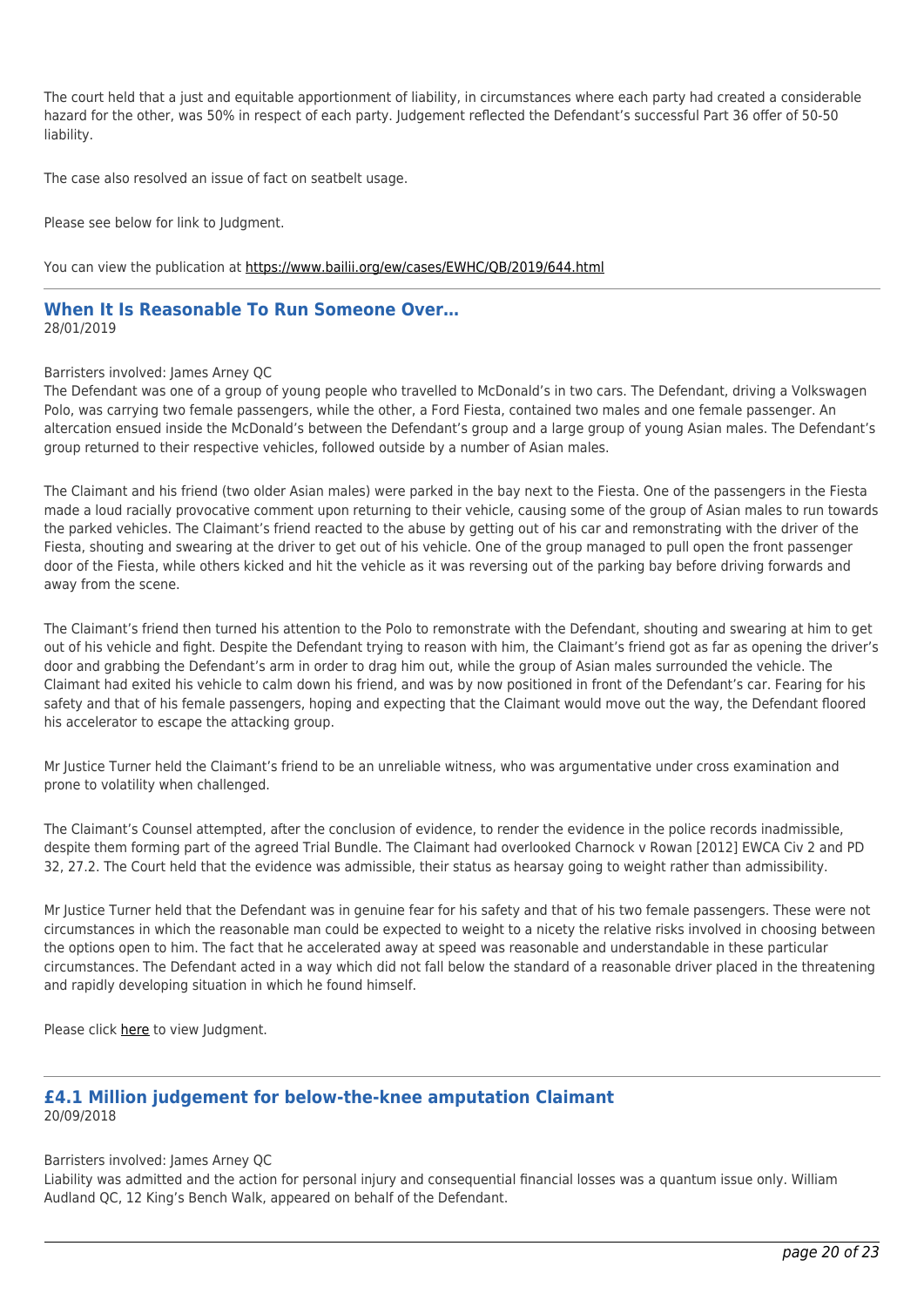The Claimant was awarded costs for 5 different prosthetics including: a primary microprocessor limb, an alternate everyday limb with cosmesis, a water activity limb, a running blade and ski limb.

The Claimant was also awarded sports massage therapy (claimed at £72,626) for life, in addition to physiotherapy and other treatments.

It was accepted that it was reasonable to award additional costs of flight upgrades for the Claimant and her family (based on one long haul and two short haul flights per year). The Claimant's submission was accepted that the Claimant would in her uninjured state have travelled with her husband and children and it is reasonable to permit her to do the same in her injured condition. Costs included the additional costs of the children's upgrade to their age of 18, including costs for a child not yet conceived (£243,877 awarded).

This case marked only the second reported occasion on which the Court has been asked to consider accommodation claims in the context of negative discount rates.

Both parties accepted that the Claimant would need to move home because of her injuries, but damages in respect of the additional capital cost of the purchase were disputed. Given the current negative discount rate to be applied for the purposes of calculating multipliers for future losses, the Claimant would, adopting the Roberts v Johnstone formulation, recover a nil award in respect of the £900,000 additional capital costs of special accommodation.

The Claimant presented several alternatives, included both lump sum and PPO-based options. Mrs Justice Lambert held that she was bound by Roberts v Johnstone and had no choice but to make a nil award.

Permission to appeal was granted on this specific issue (appeal papers have since been lodged).

You can view the publication at<http://www.bailii.org/ew/cases/EWHC/QB/2018/2060.html>

#### **TGC Costs Newsletter** 17/05/2018

Barristers involved: Paul McGrath Richard Boyle James Arney QC James Laughland Sian Reeves Matthew Waszak Lionel Stride Ellen Robertson

Please see link below to the latest TGC Costs Newsletter.

You can view the publication on our website [http://tgchambers.com](https://tgchambers.com/wp-content/uploads/2018/05/TGC039_Costs_Newsletter_v2.pdf)

## **Claimant admits fundamental dishonesty at the commencement of trial** 07/02/2018

Barristers involved: James Arney QC

Miss Stephani had put forward a claim which was discovered to be dishonest in relation to causation, the extent of functional recovery and loss/expenses claimed. The claim was settled at trial by the Claimant making a £20,000 contribution to the Defendant's costs, and her accepting a finding of fundamental dishonesty for the purpose of rendering those costs enforceable pursuant to CPR 44.16(1).

James Arney, instructed by DWF, represented John Lewis Partnership PLC, against whom a claim for damages had been pursued by the Claimant, Miss Nicola Stephani.

Miss Stephani's claim was that she sustained an ankle injury due to a flooring defect in a John Lewis branch in May 2013, and had significant symptoms until at least April 2016, and on this basis she claimed significant damages.

The injury, she alleged, prevented her from pursuing a range of pre-accident activities such as running and exercise classes at the gym. She claimed she could run for no more than 30-60 seconds. Her ParkRun records, gym attendance records, and frequent and detailed commentary regarding her exercise endeavours on Facebook were found to be inconsistent with her claims. Miss Stephani was also dishonest in a number of less central aspects of her claim. Examples included producing a receipt for dog sitting expenses allegedly incurred on a date when surveillance footage showed her walking it.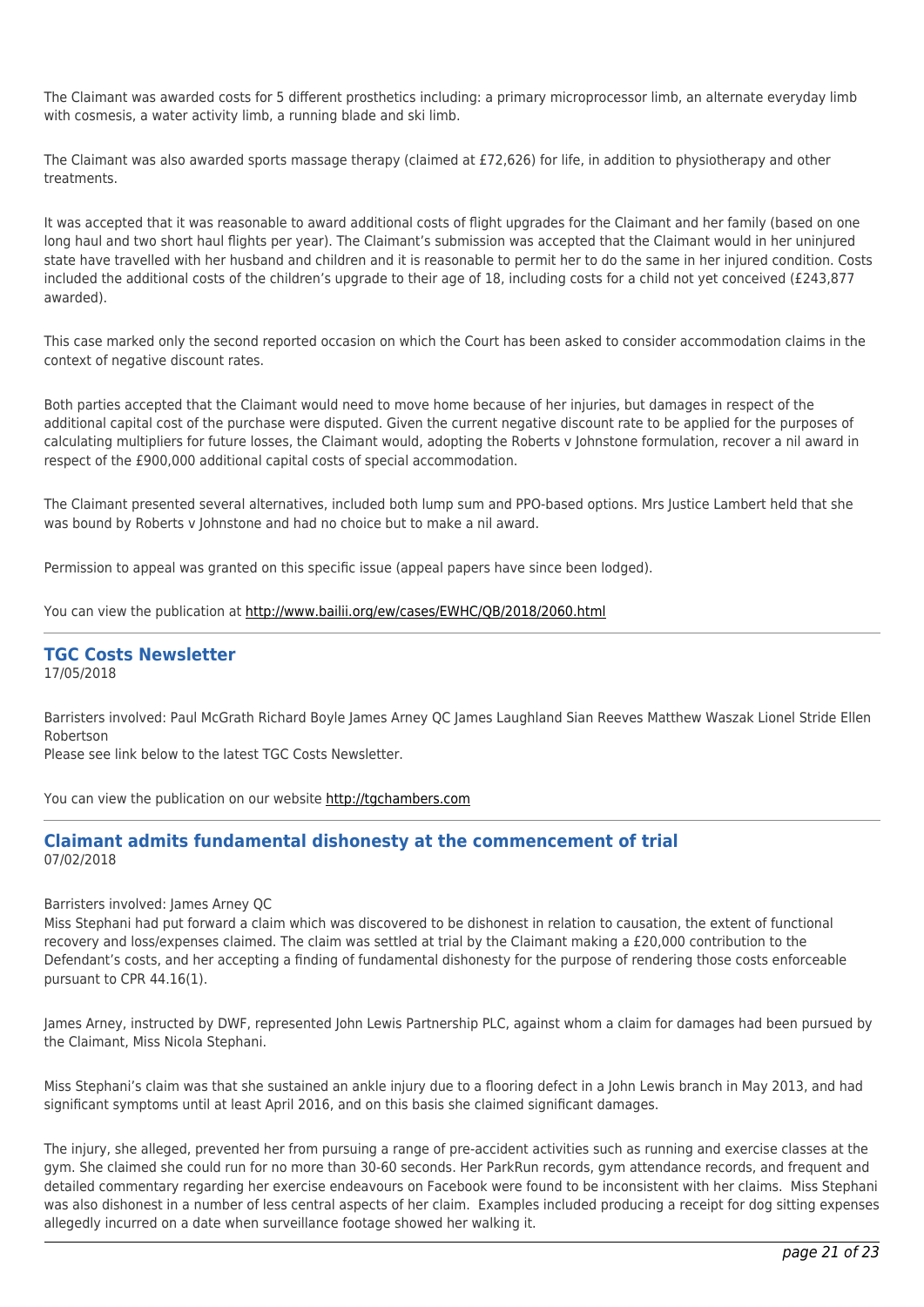Miss Stephani compounded her deceit when, on the same day as signing inaccurate Part 18 Replies, she attempted to cover up online records of her ParkRun activities.

Mr Arney produced an amended defence for John Lewis, pleading Fundamental Dishonesty and the disapplication of QOCS. Shortly after receipt of the amended defence, Miss Stephani's solicitors withdrew and she proceeded to represent herself.

Protracted negotiations followed as the trial date approached, culminating in a settlement which required Miss Stephani to pay a £20,000 contribution towards John Lewis' costs, and to accept her dishonesty so that these costs were enforceable for QOCS purposes.

Appearing before the trial judge, His Honour Judge Hughes QC, to ratify the agreement, the judge made clear that Miss Stephani was free to choose between the compromise offered, and proceeding with a contested trial.

He also made clear that from his consideration of the papers, John Lewis appeared to have shown that Miss Stephani had been thoroughly dishonest, and was at risk of the case papers being referred for potential committal proceedings in the event that specific findings were made.

In the context of whether the Claimant might be inclined to go to the press, HHJ Hughes QC stressed that the Court papers, including Mr Arney's skeleton were matters of public record.

#### **Co-director of flooring company recovers in excess of £100k for silicone sleeves and business class flights following collision with uninsured driver** 17/10/2017

#### Barristers involved: James Arney QC

The defendant was being chased by the police and collided with the claimant's motorcycle which caught fire. As a result the claimant sustained a severe degloving injury to his left calf and enduring knee symptoms, as well as wrist, thumb and psychiatric injuries. The claimant's case was that his disfiguring calf injuries, and the recommendation not to expose the scarring to sunlight, warranted the provision of high definition silicone sleeves with gel inserts, to obscure and protect the scarring. Further, it was the claimant's habit to take two foreign holidays each year, but the pain and discomfort in his knee would render it necessary for him to have more leg room during air travel. He consequently claimed for the additional cost of business class flights.

By virtue of the Motor Insurers' Bureau (Compensation of Victims of Uninsured Drivers) Agreement 1999, the MIB acted in place of the defendant. The MIB contended that the silicone sleeves constituted a disproportionate expense in light of the anticipated extent of use. It was further asserted that additional space seating could be obtained in economy class, provided bookings were made sufficiently far in advance.

Negotiations reached settlement in excess of £50,000 in relation to each of these heads of loss.

# **Telematics resolves Liability Issue**

15/08/2017

#### Barristers involved: James Arney QC

James acted on behalf of the first defendant who following a collision with the second defendant at a junction, lost control of her vehicle and collided with the claimant. The second defendant, though admitting to some negligence, claimed that they had been stationary prior to the collision with the first defendant. This issue was crucial to the first defendant's liability position.

Telematics evidence strongly indicated that the second defendant's vehicle had in fact been travelling forward pre-impact. Against this evidence, the second defendant conceded liability and James' client was absolved from allegations of negligence in the case.